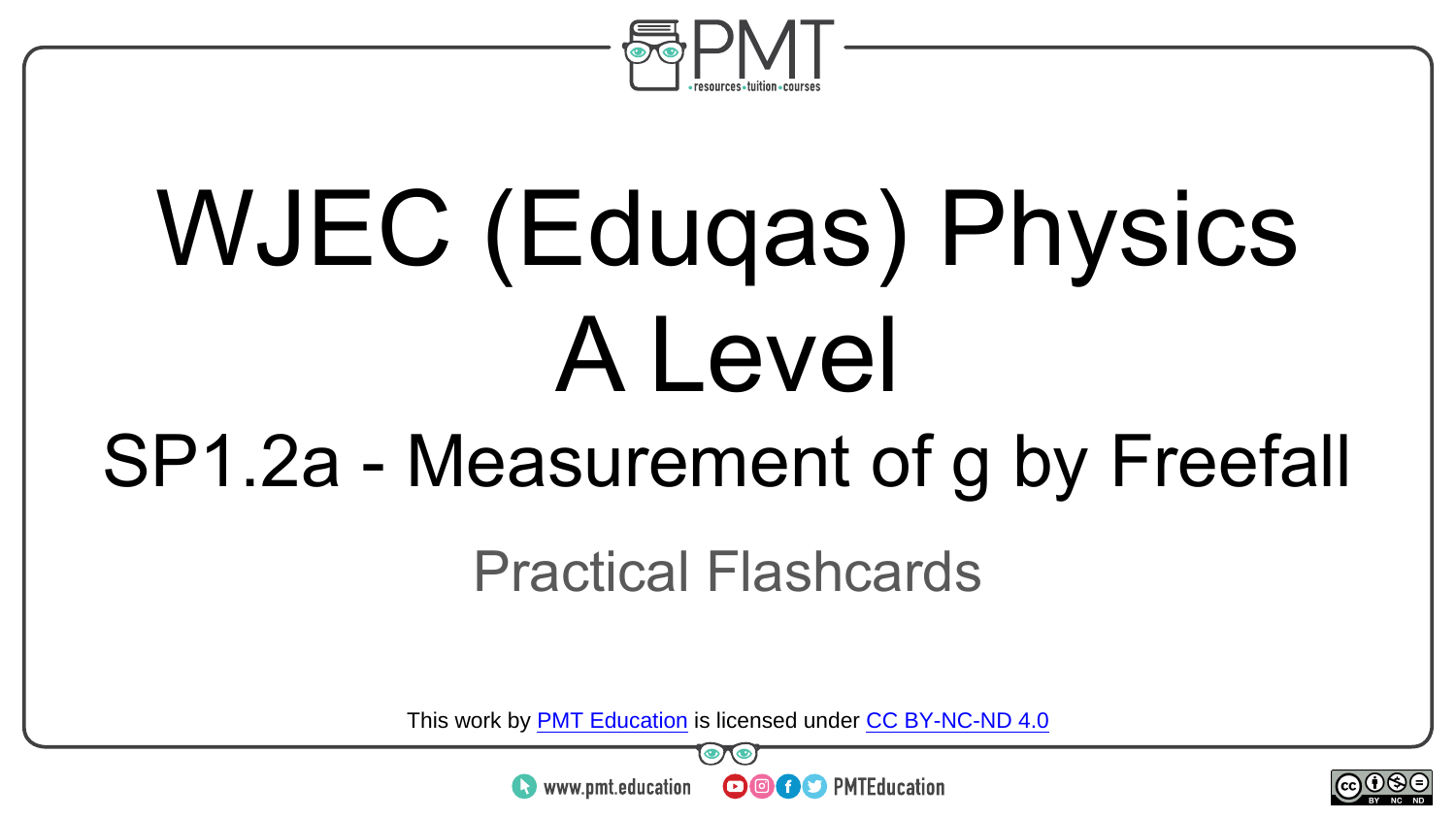

#### What is meant by free-fall?



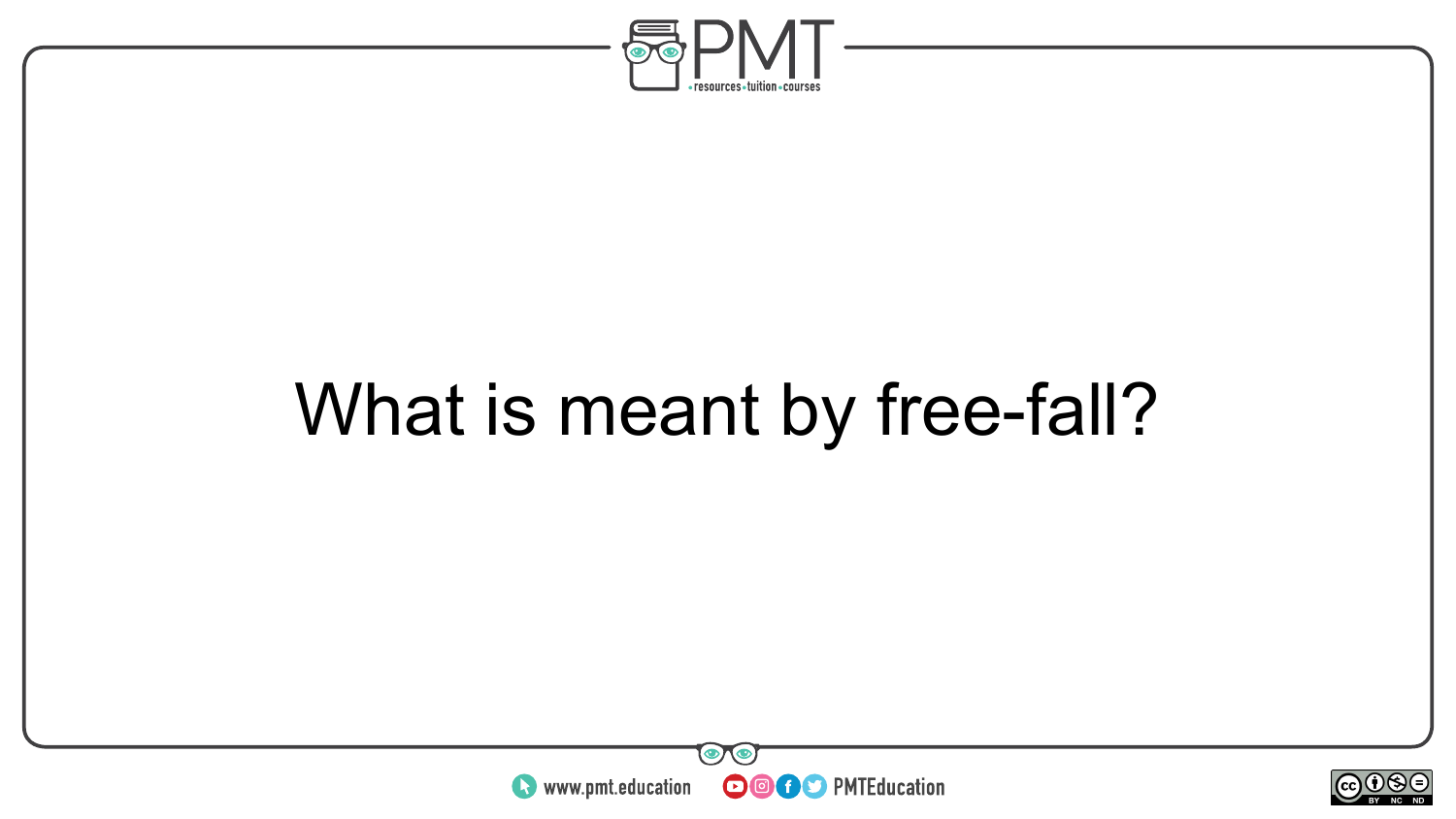

What is meant by free-fall? An object is said to be falling in free-fall if the only force acting on it is its own weight under gravity. This means that negligible resistive forces are acting (small enough that they can be considered to be effectively zero).



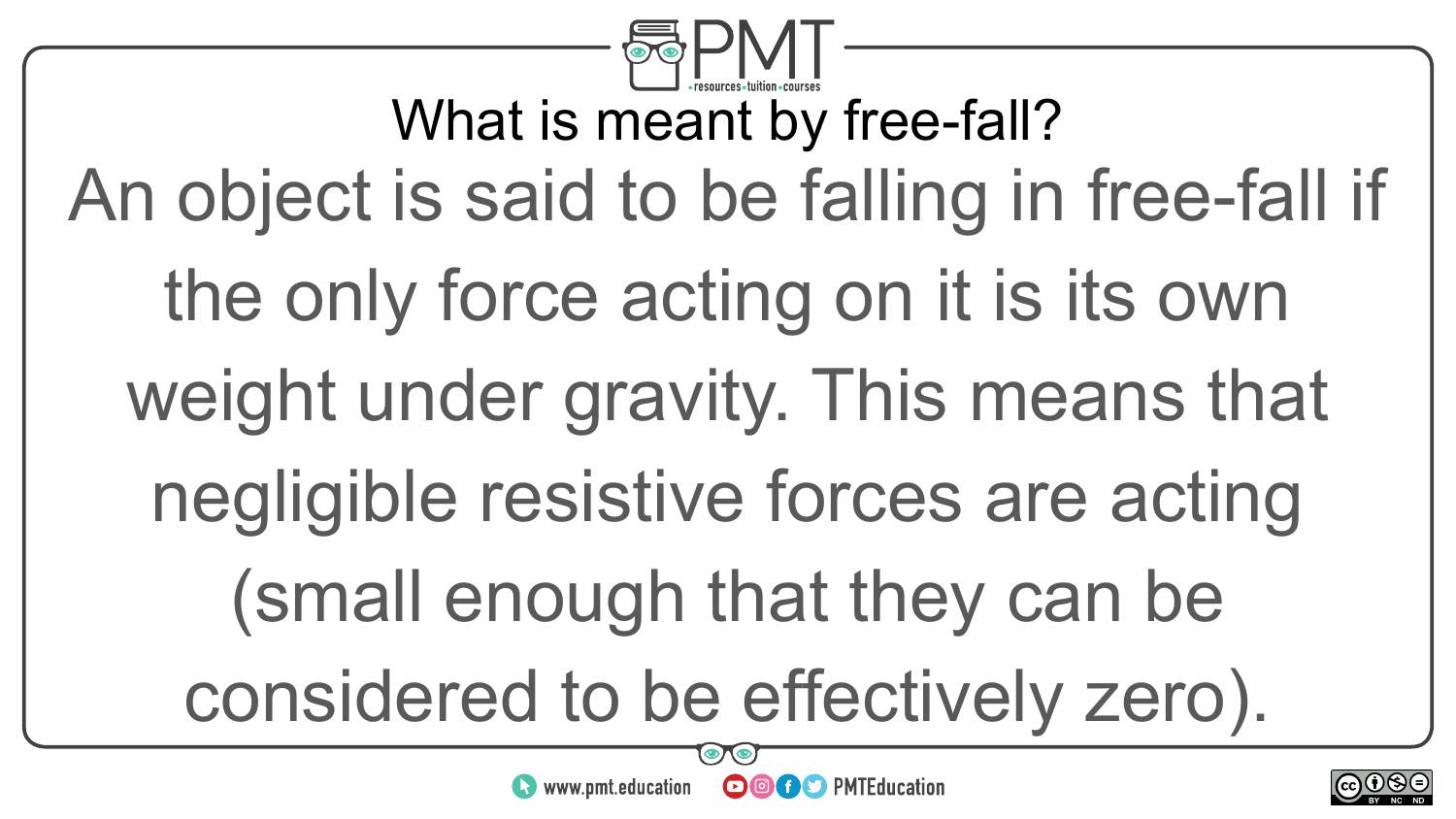

### What is 'g'?



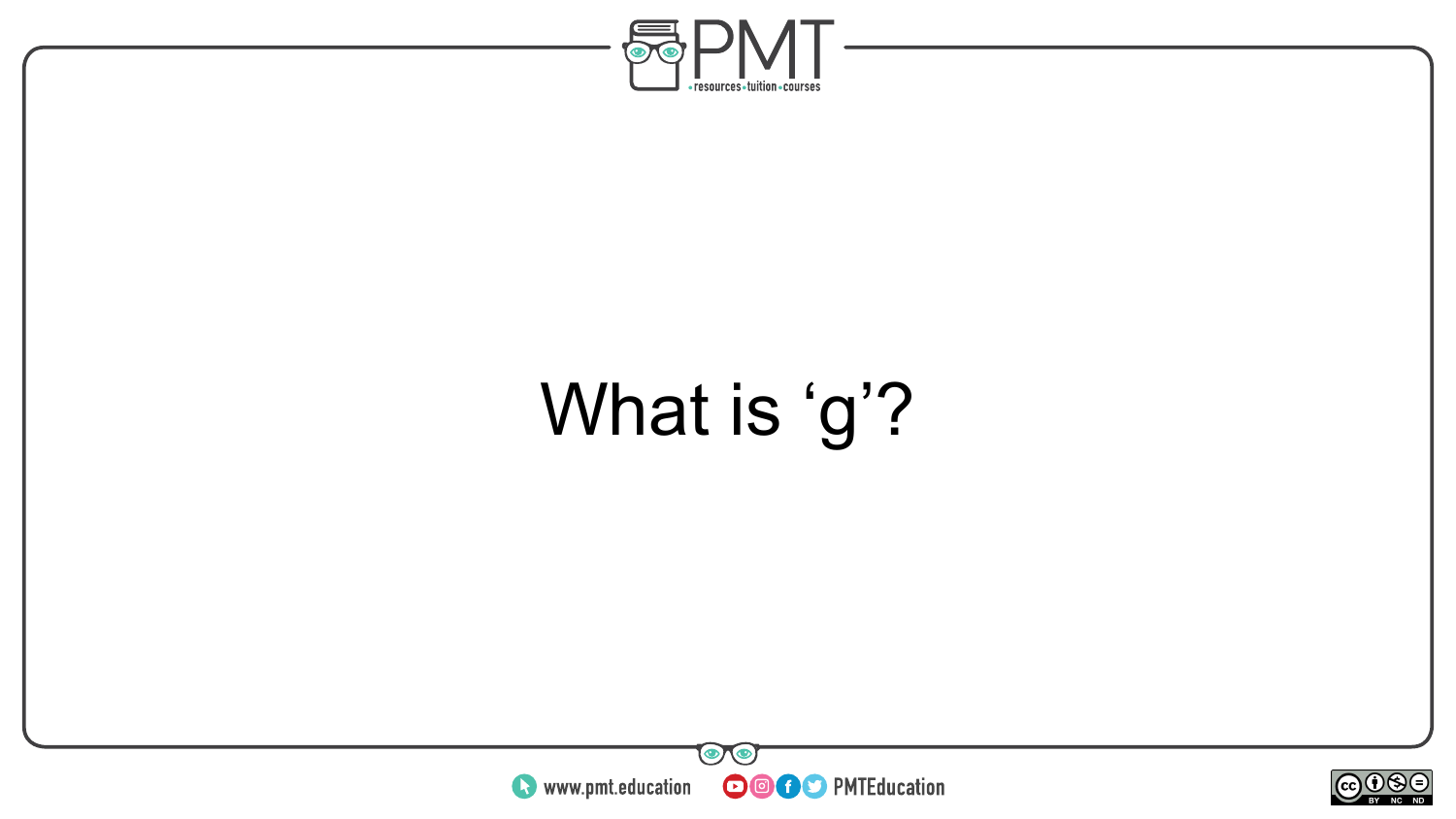

#### What is 'g'?

## Gravitational Field Strength (in our case, on the surface of Earth)



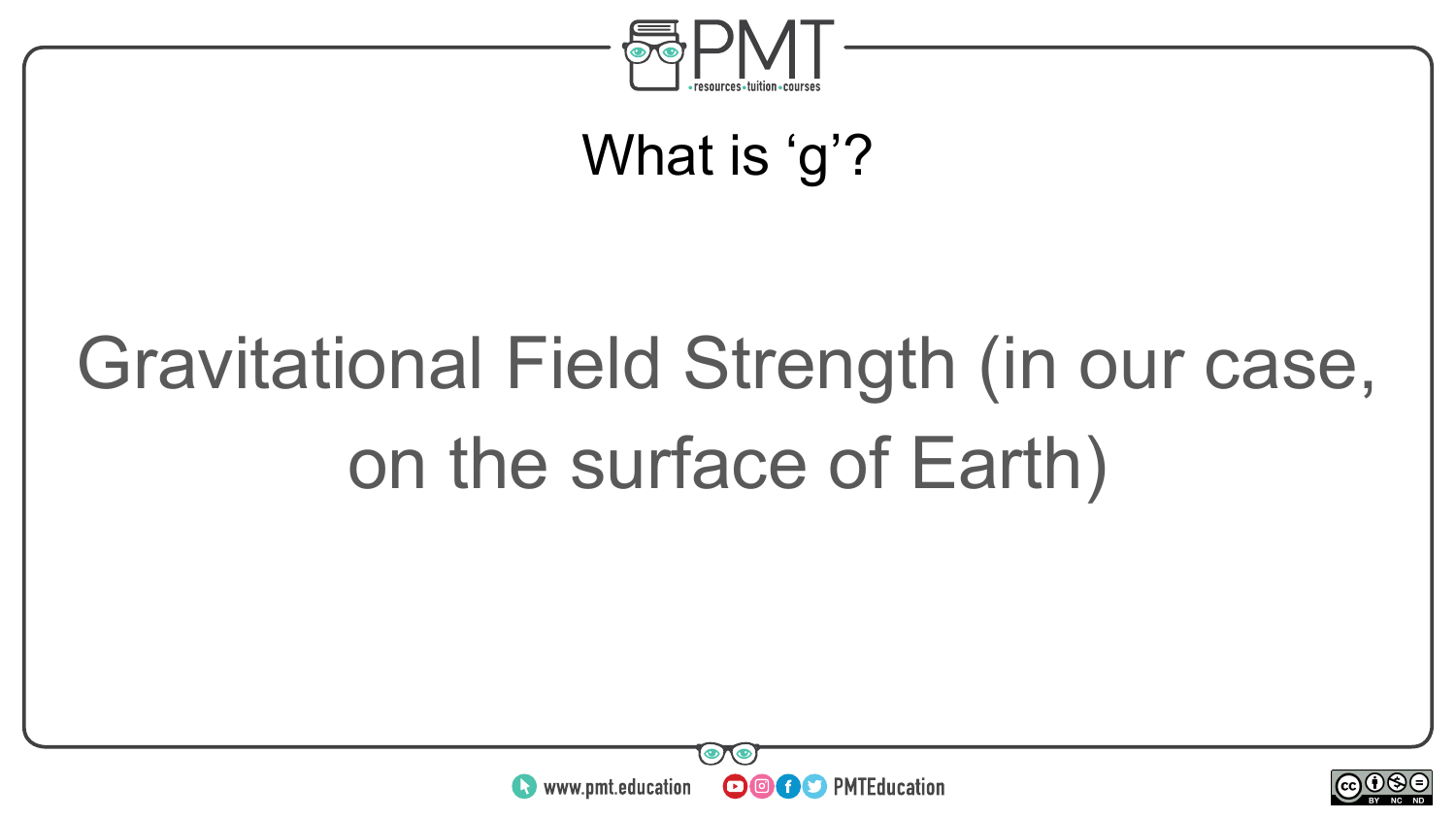

#### Why can the SUVAT equations be used in this experiment?



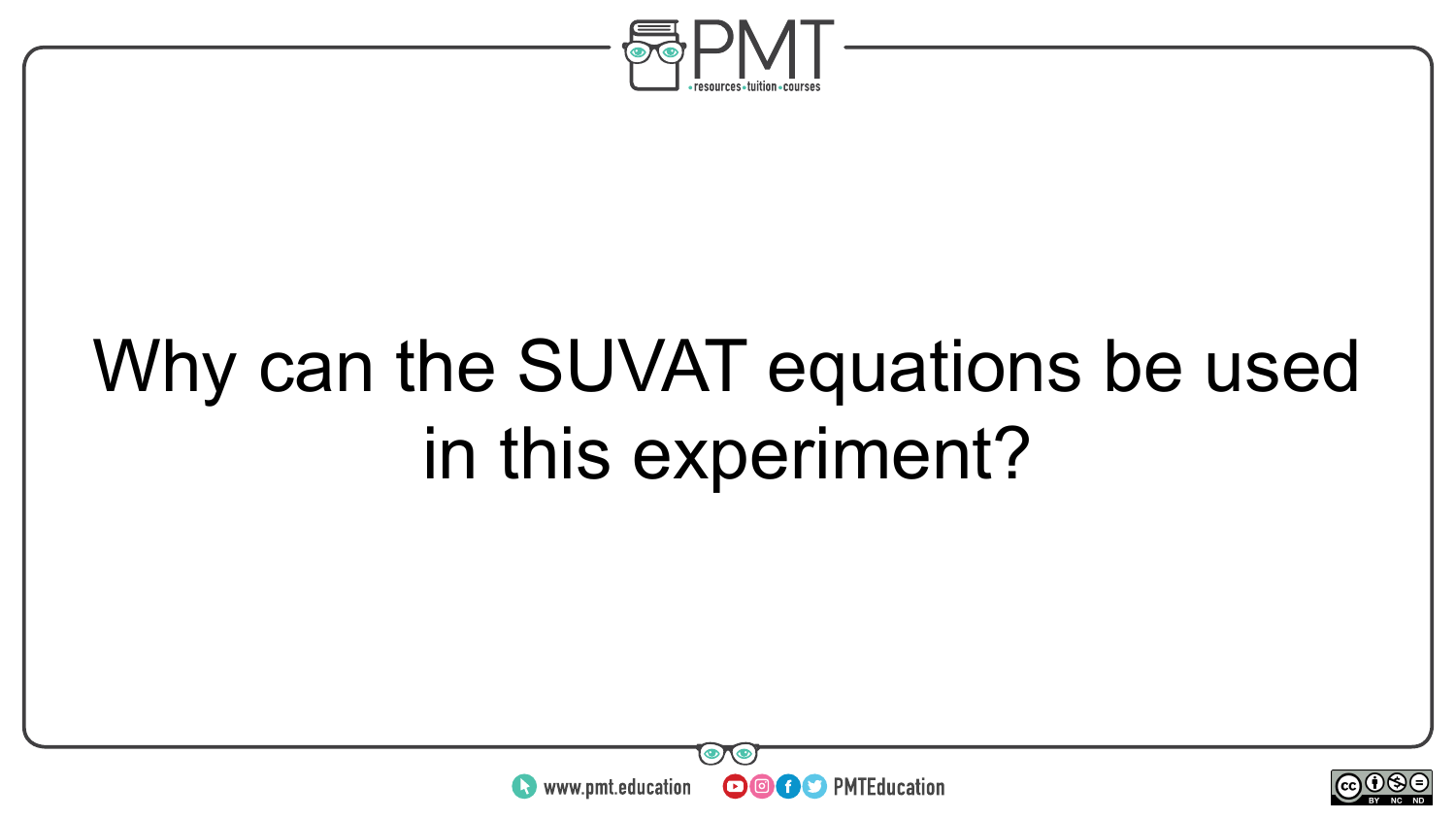

#### Why can the SUVAT equations be used in this experiment?

The SUVAT equations can be used since

the object will fall with uniform acceleration.

This is because the force of gravity is

approximately constant at the Earth's

surface.

**OOOO** PMTEducation

 $\bullet$  www.pmt.education

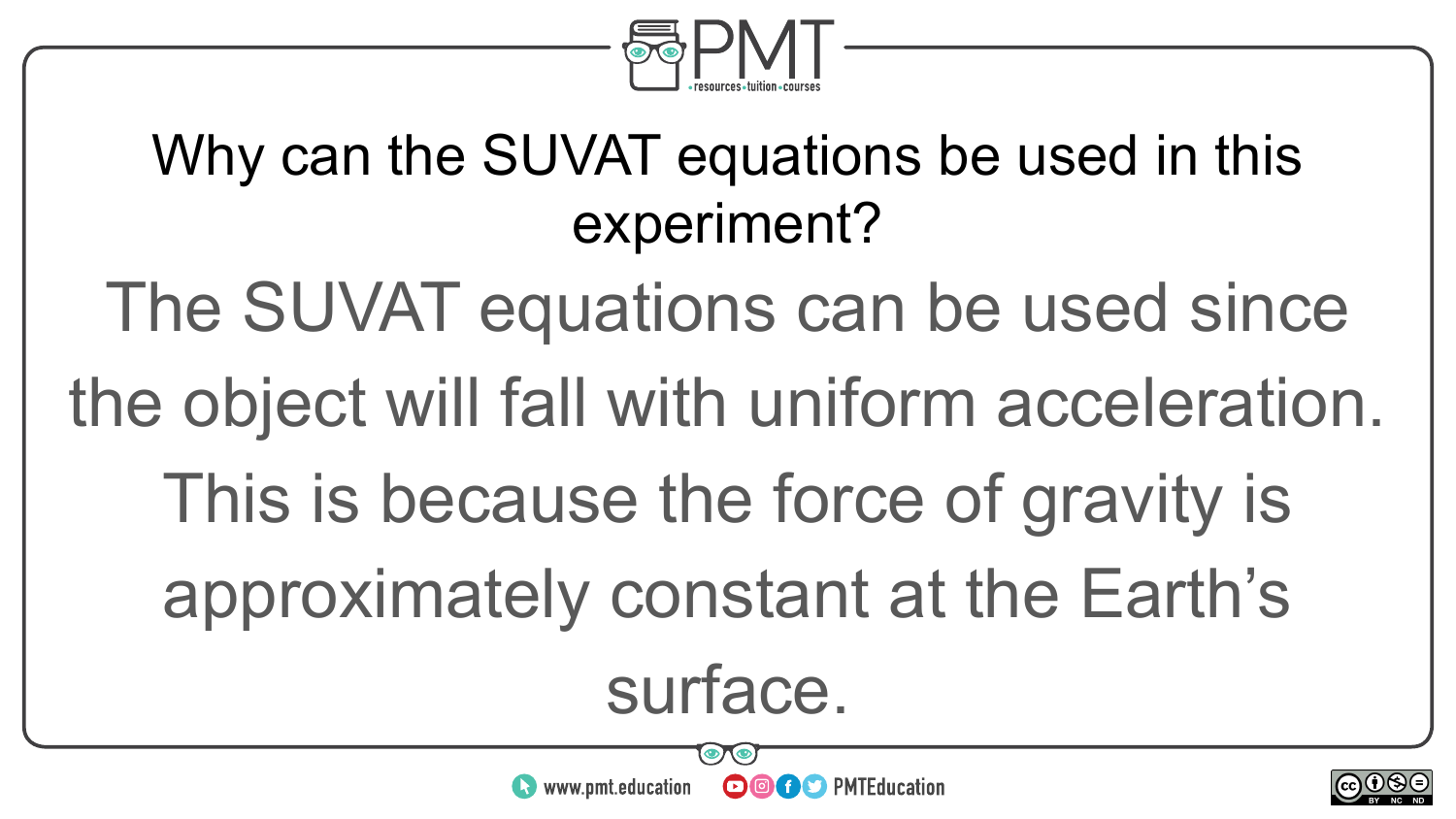

### When plotting a graph of t<sup>2</sup> against h, how is 'g' determined?



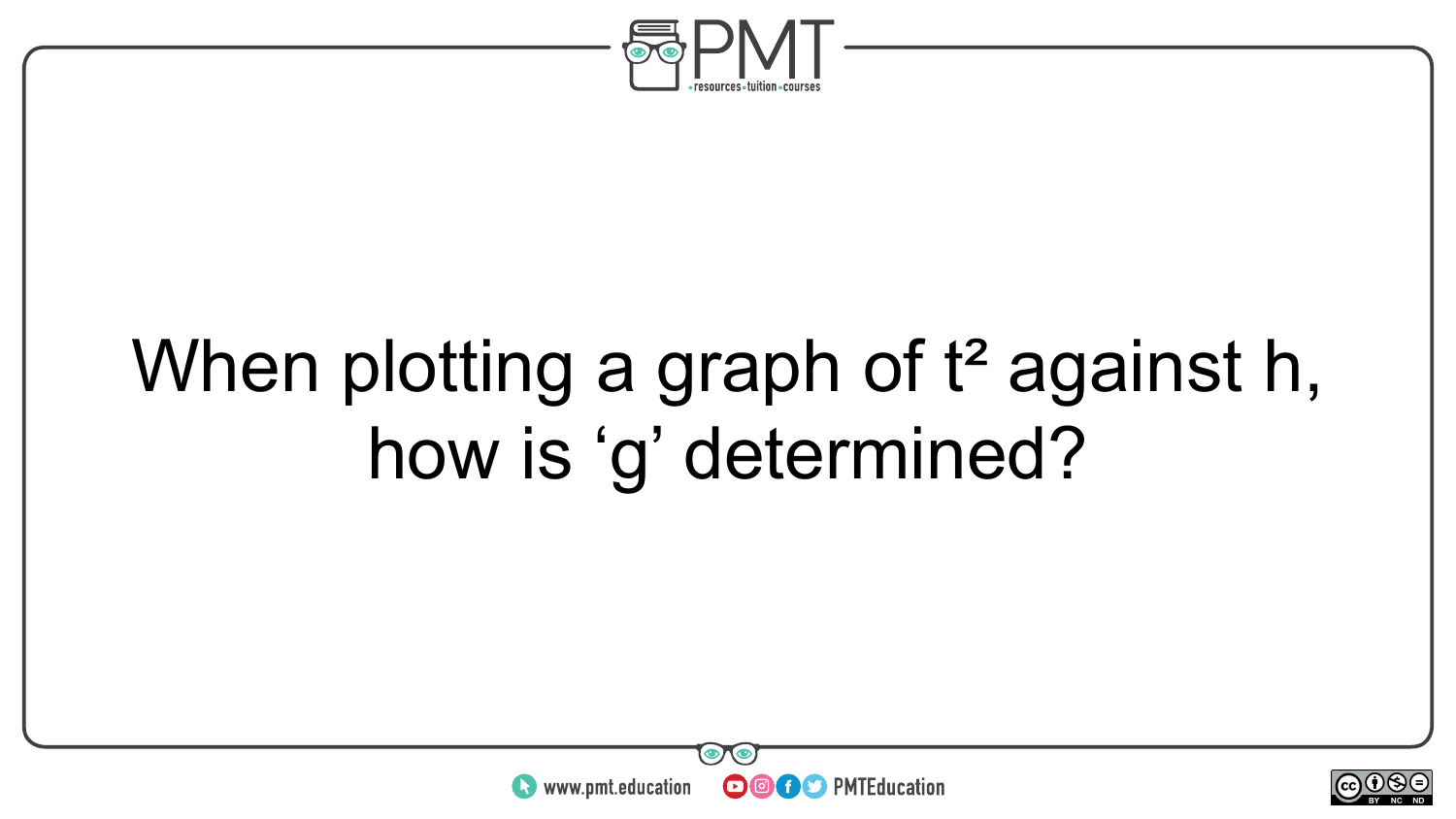

#### When plotting a graph of t<sup>2</sup> against h, how is 'g' determined?

The gradient of the graph will be t<sup>2</sup>/h. Consequently, the acceleration ('g') will be equal to 2/gradient. This comes from the equation  $s = ut + \frac{1}{2}at^2$ , where  $s=h$ ,  $a=g$ and u=0.

**OOOO** PMTEducation

 $\bullet$  www.pmt.education

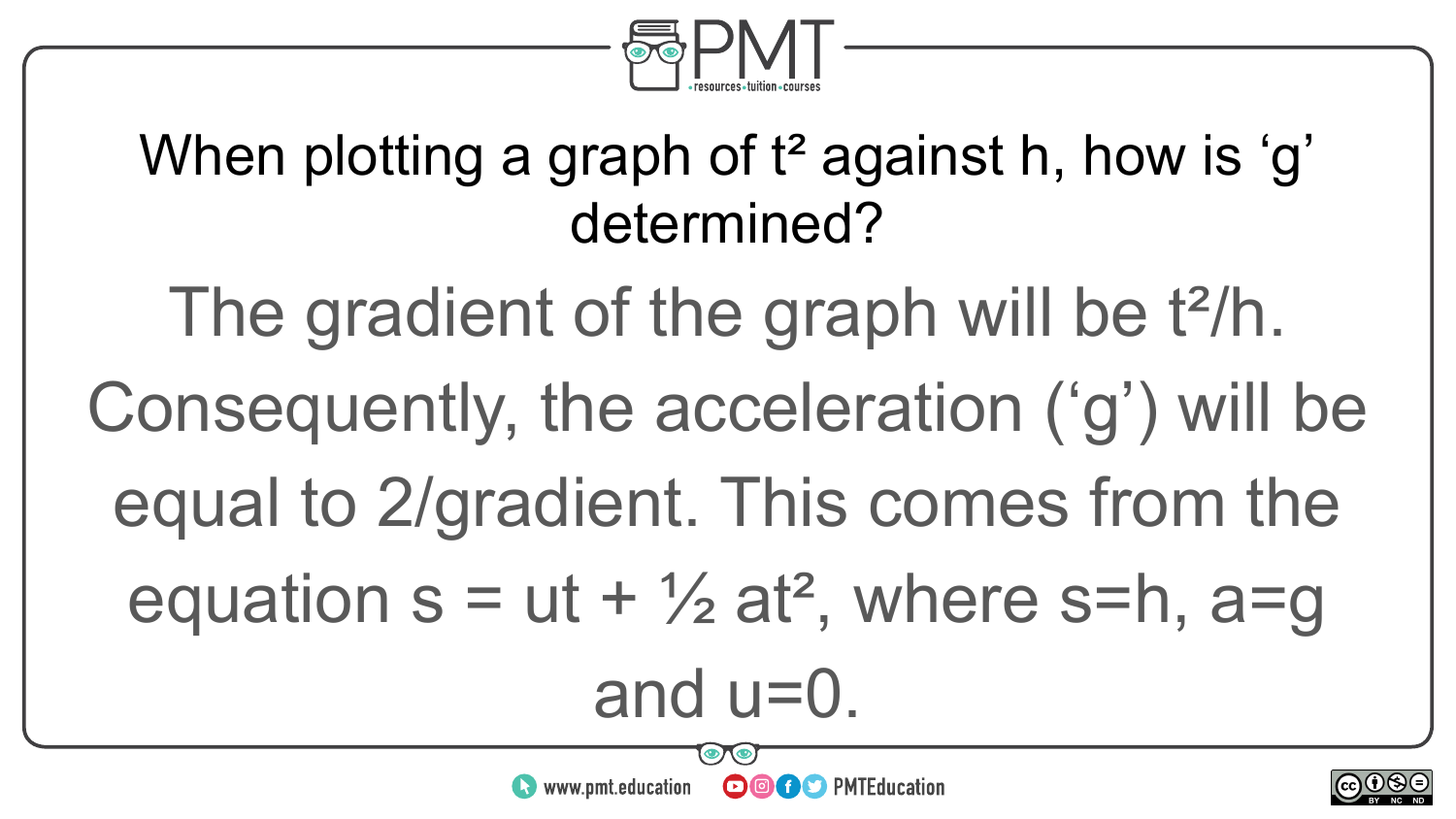

### When plotting a graph of  $v^2$  against h, how is 'g' determined?



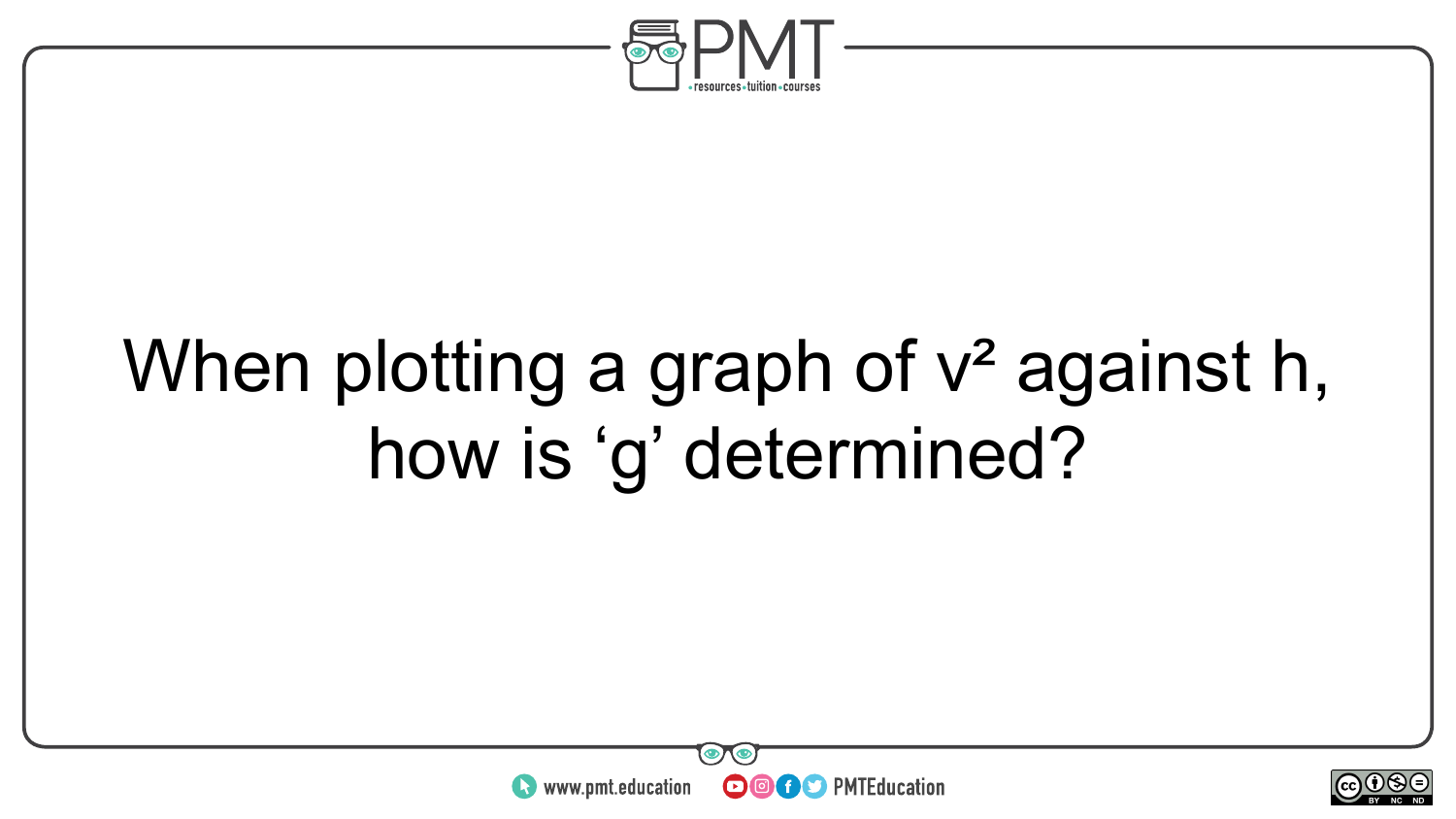

#### When plotting a graph of  $v^2$  against h, how is 'g' determined?

The gradient of the graph will be  $v^2/h$ .

Consequently, the acceleration ('g') will be

equal to half the gradient. This comes from

the equation  $v^2 = u^2 - 2as$ , where s=h, a=g

and u=0.

**OOOO** PMTEducation

 $\bullet$  www.pmt.education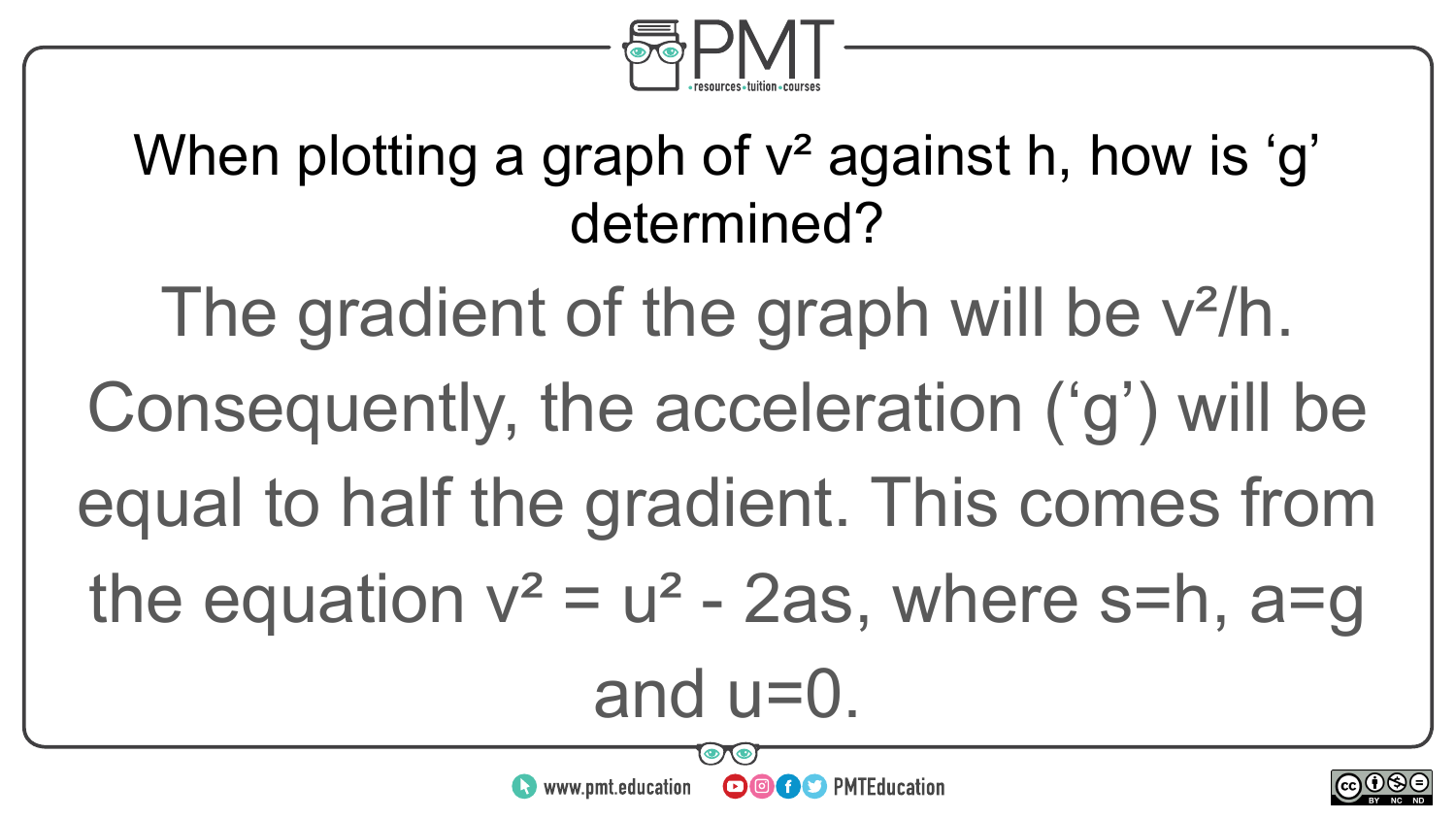

#### Describe how an electromagnet system can be used to determine 'g'.



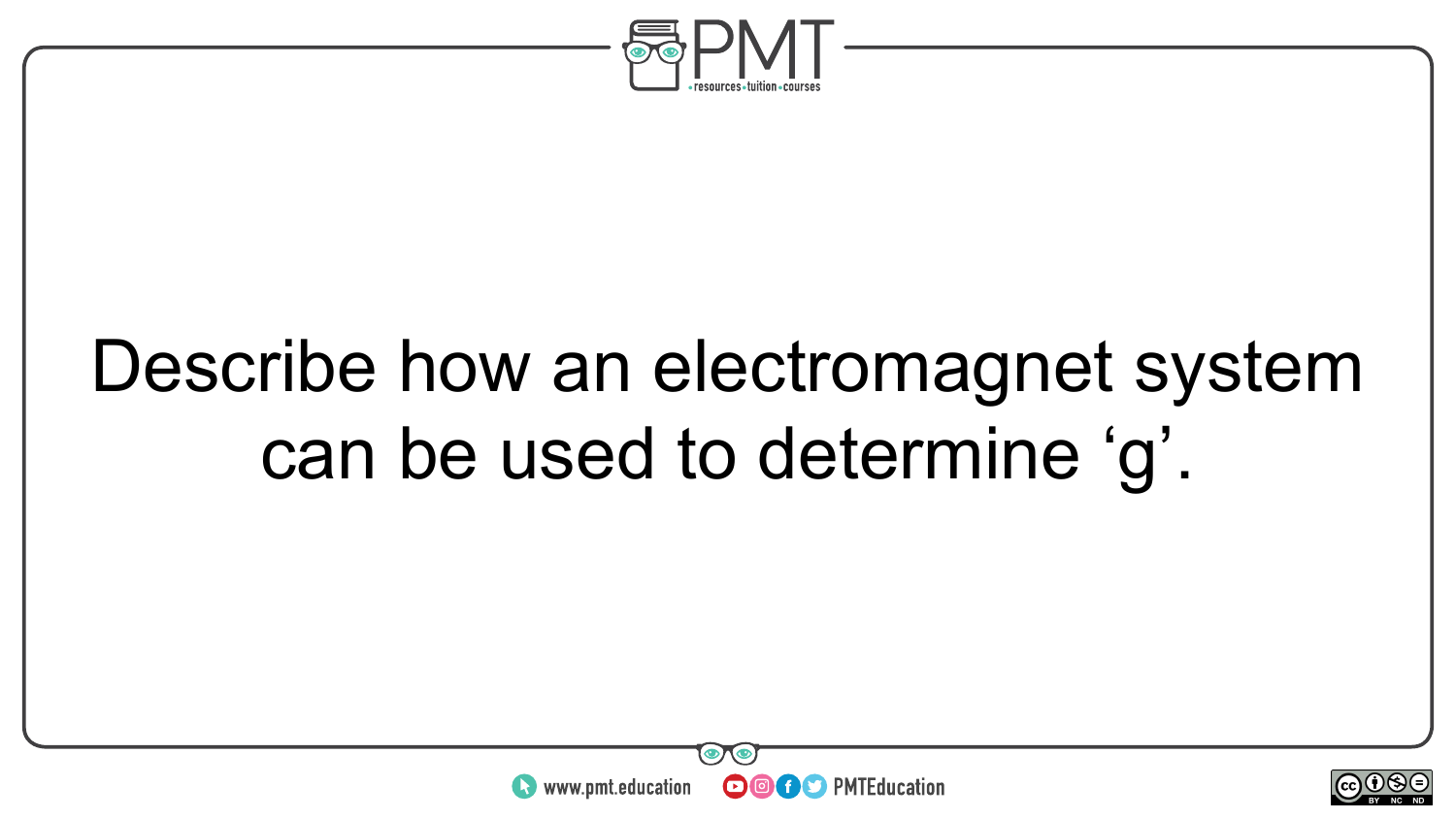

Describe how an electromagnet system can be used to determine 'g'.

A magnetic ball bearing can be released by an electromagnet clamped at a known height. The timing system starts when the electromagnet is switched off, and the timer is stopped when the ball lands on the finish pad.



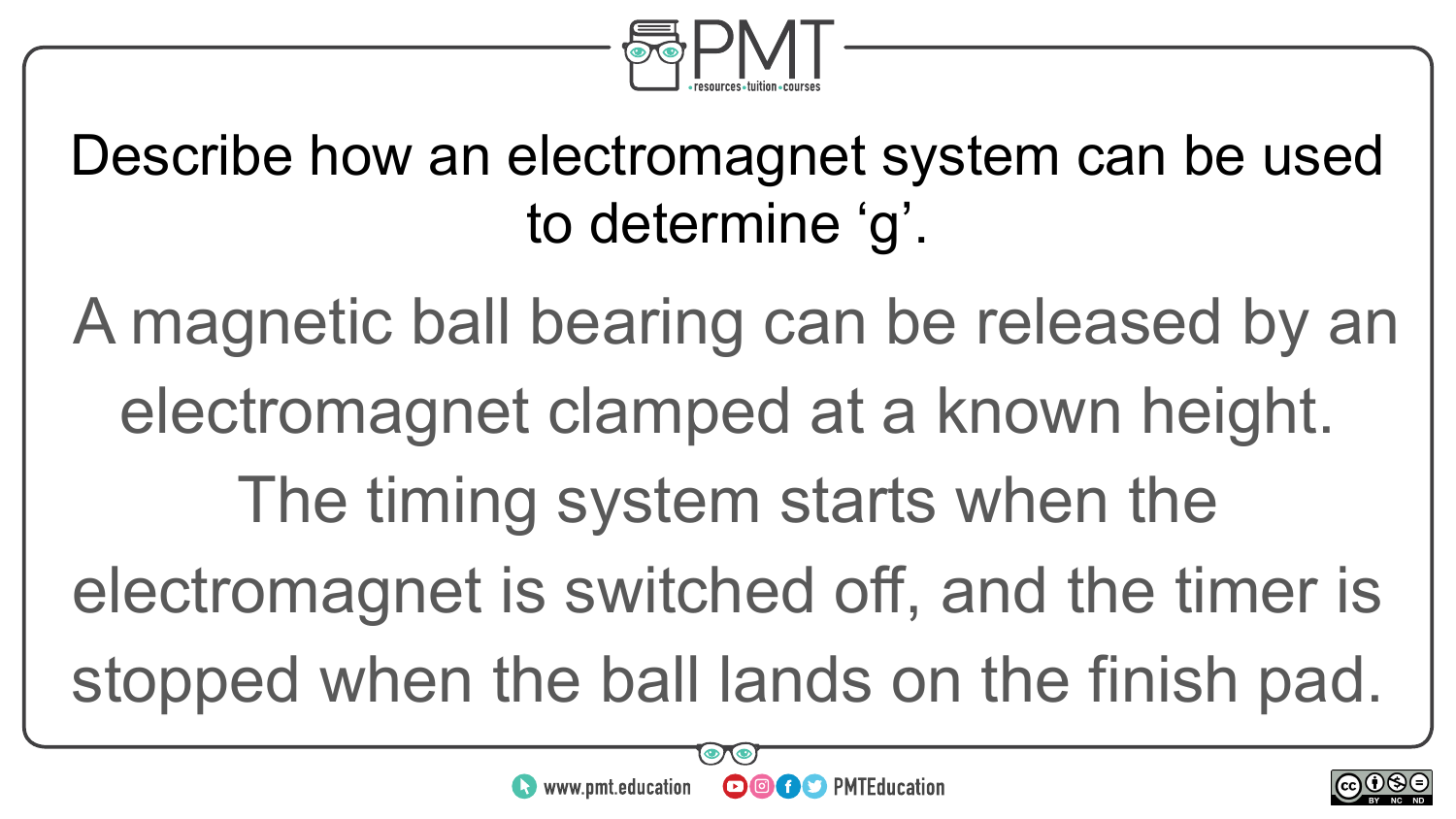

#### When using a clamp stand in this experiment, what safety precaution should be taken?



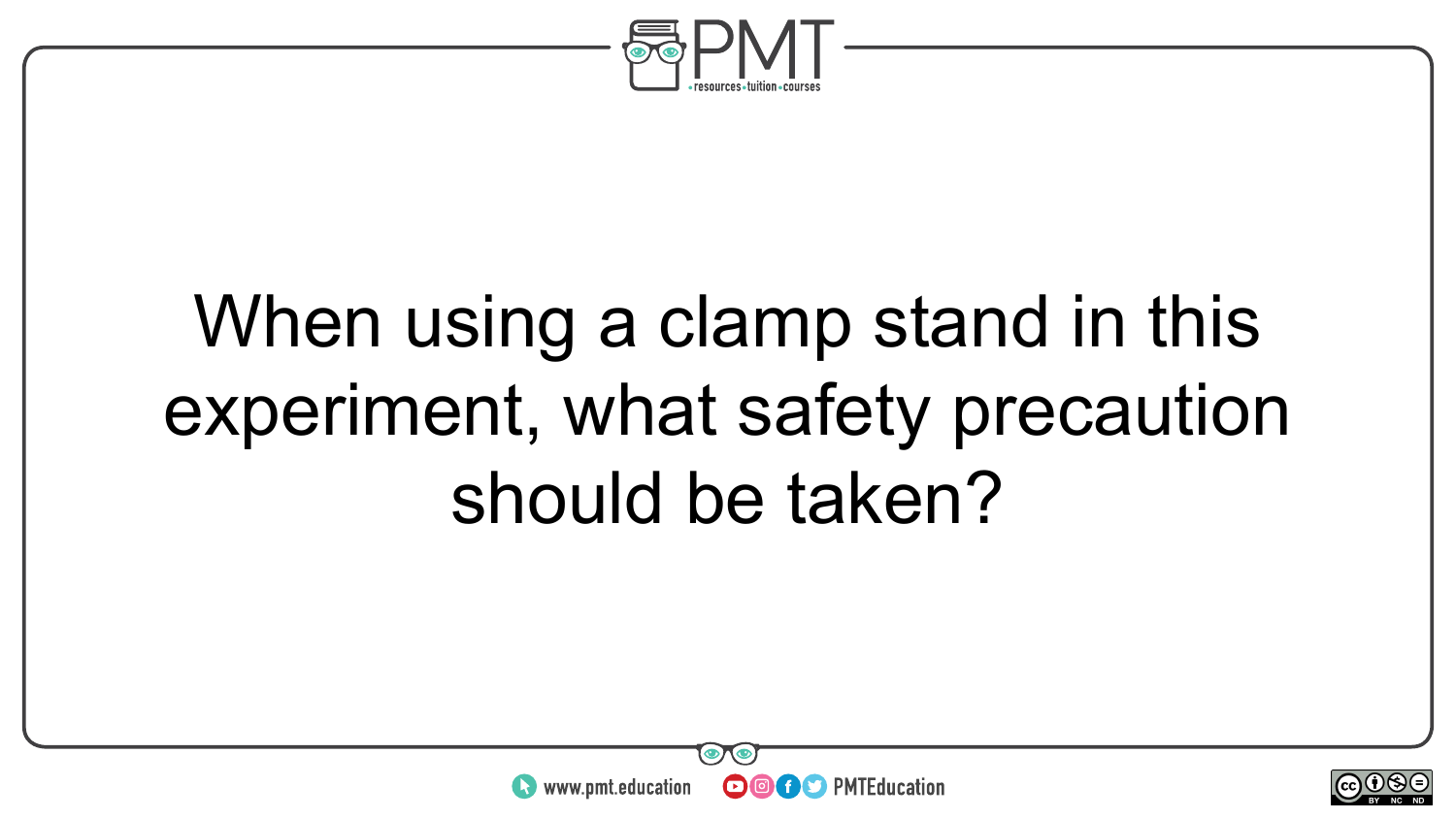

When using a clamp stand in this experiment, what safety precaution should be taken?

The clamp stand should have a counterweight or G-clamp attached to its base to provide a moment to prevent it from toppling over.



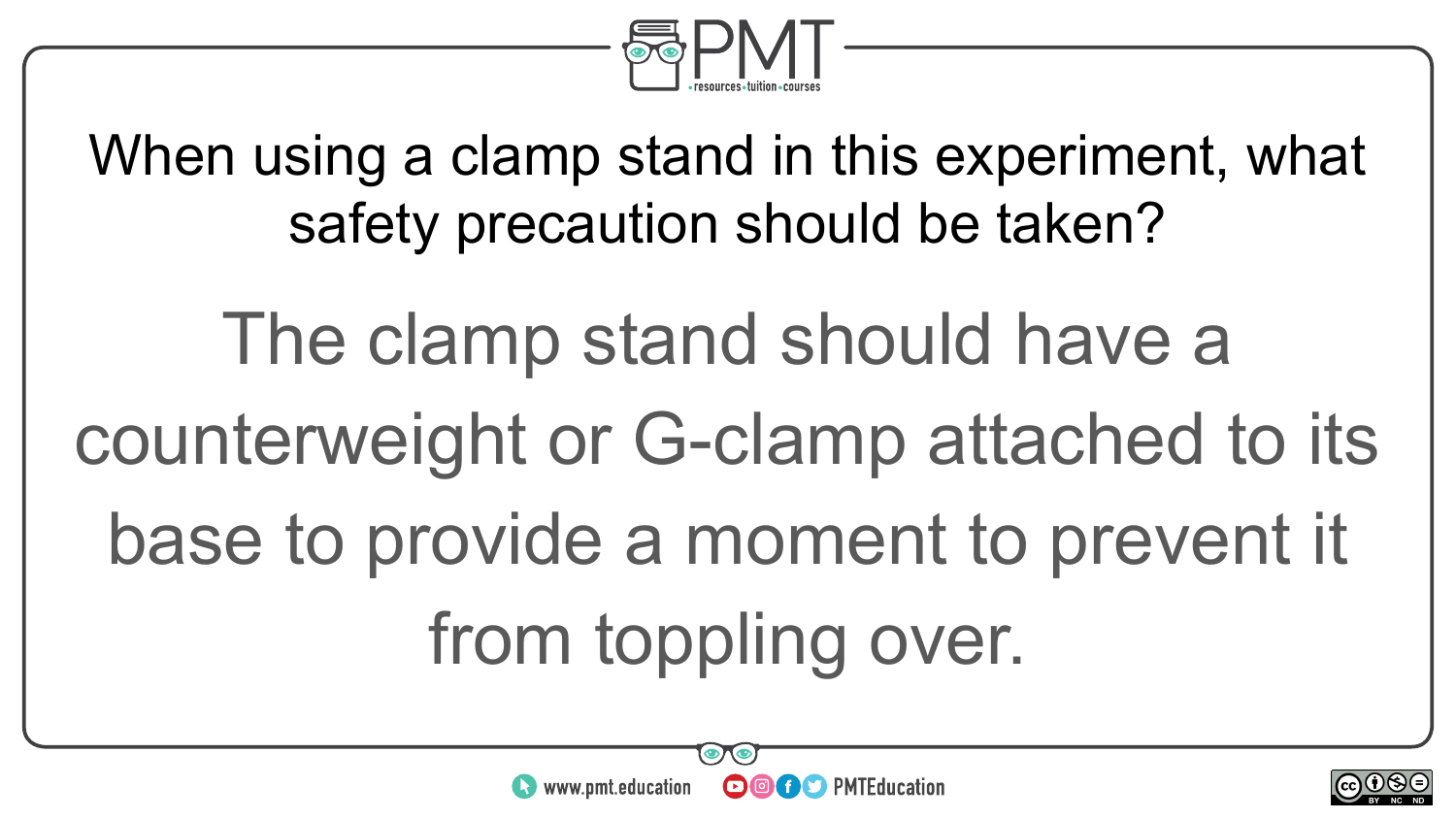

### What safety precaution should be taken when using an electromagnet?



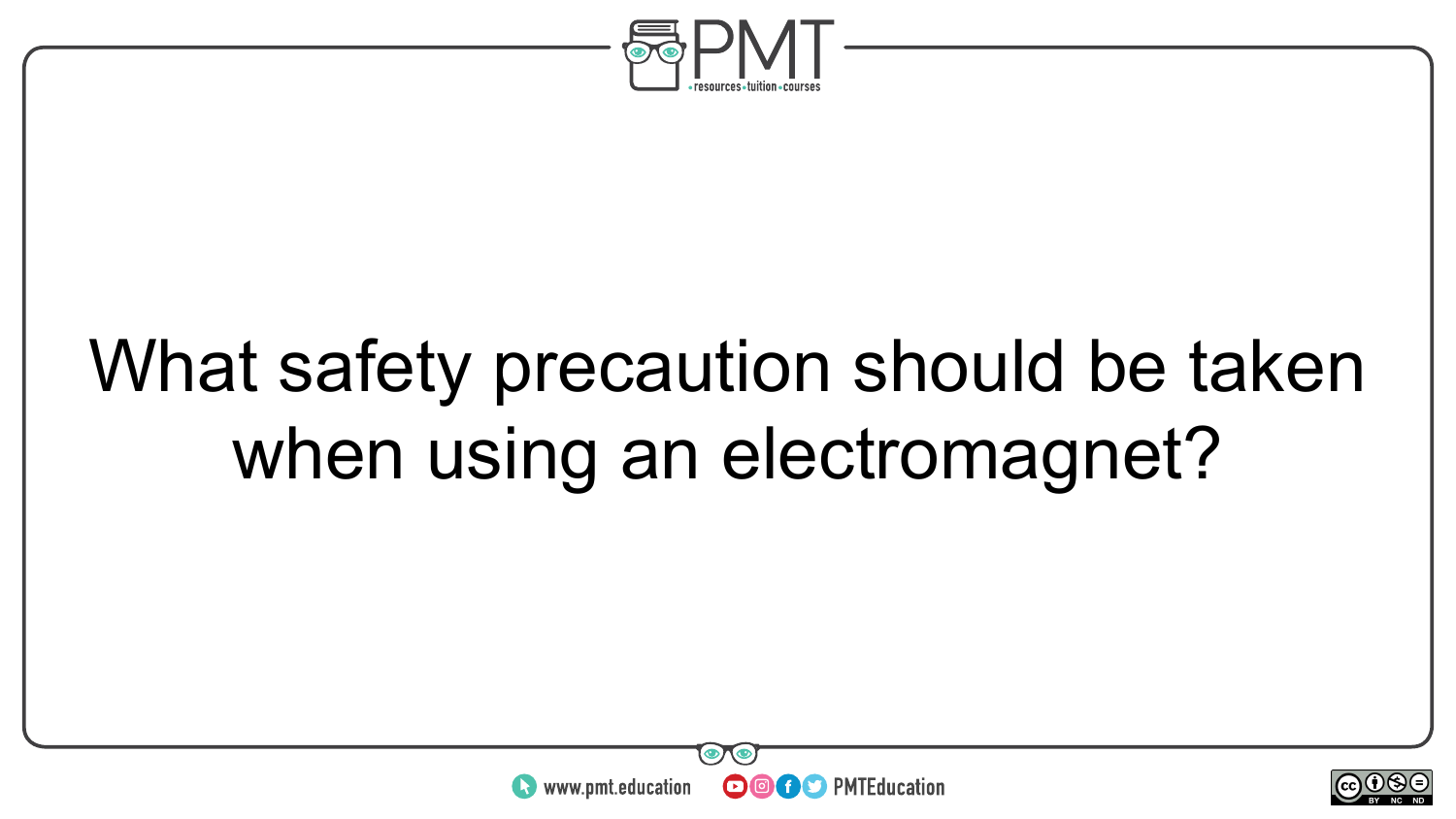

What safety precaution should be taken when using an electromagnet?

Electromagnets heat up over time. To reduce this heating effect, you should switch it off when not in use.



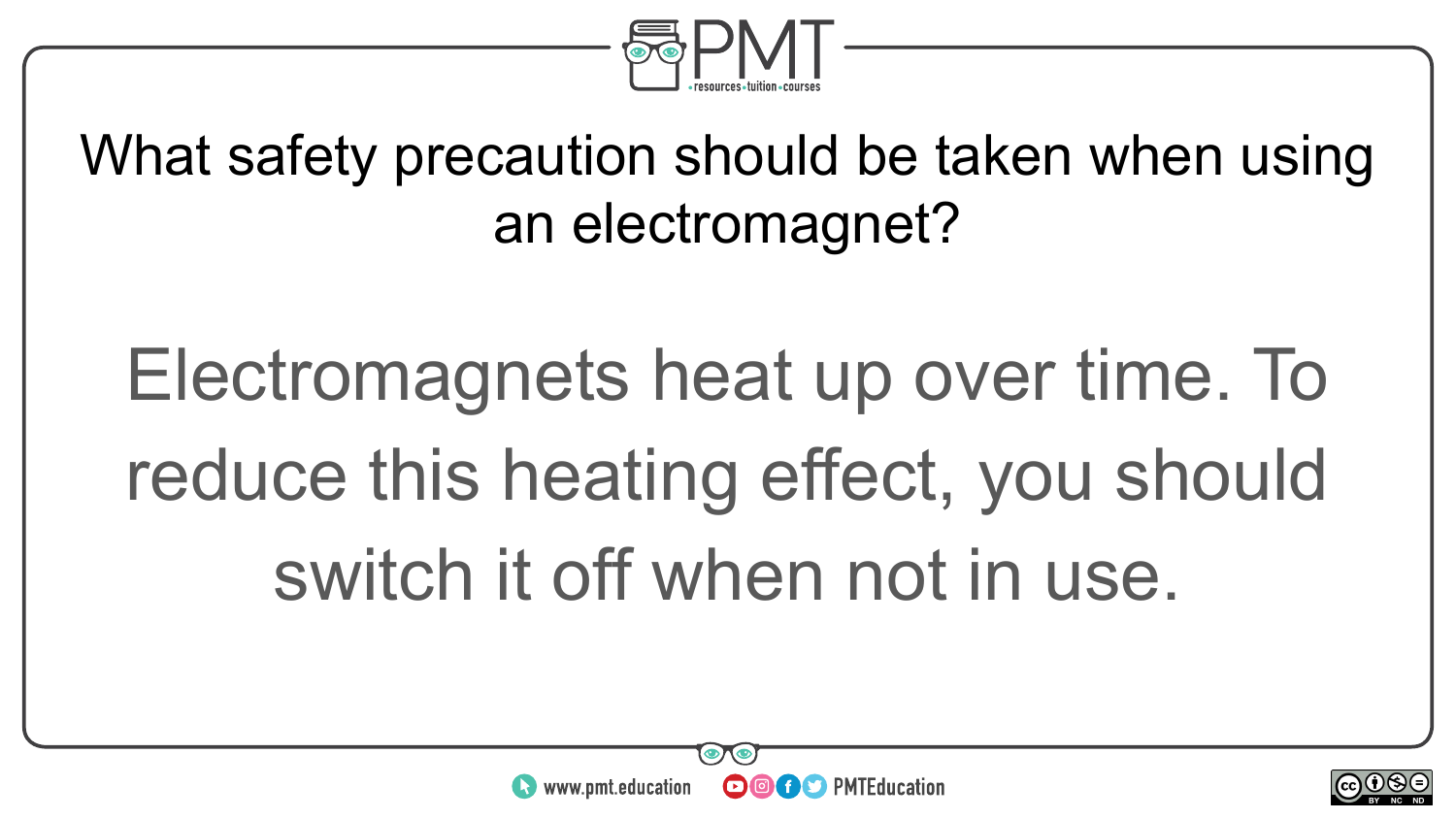

#### Why is it advantageous to use a small ball-bearing over a larger ball?



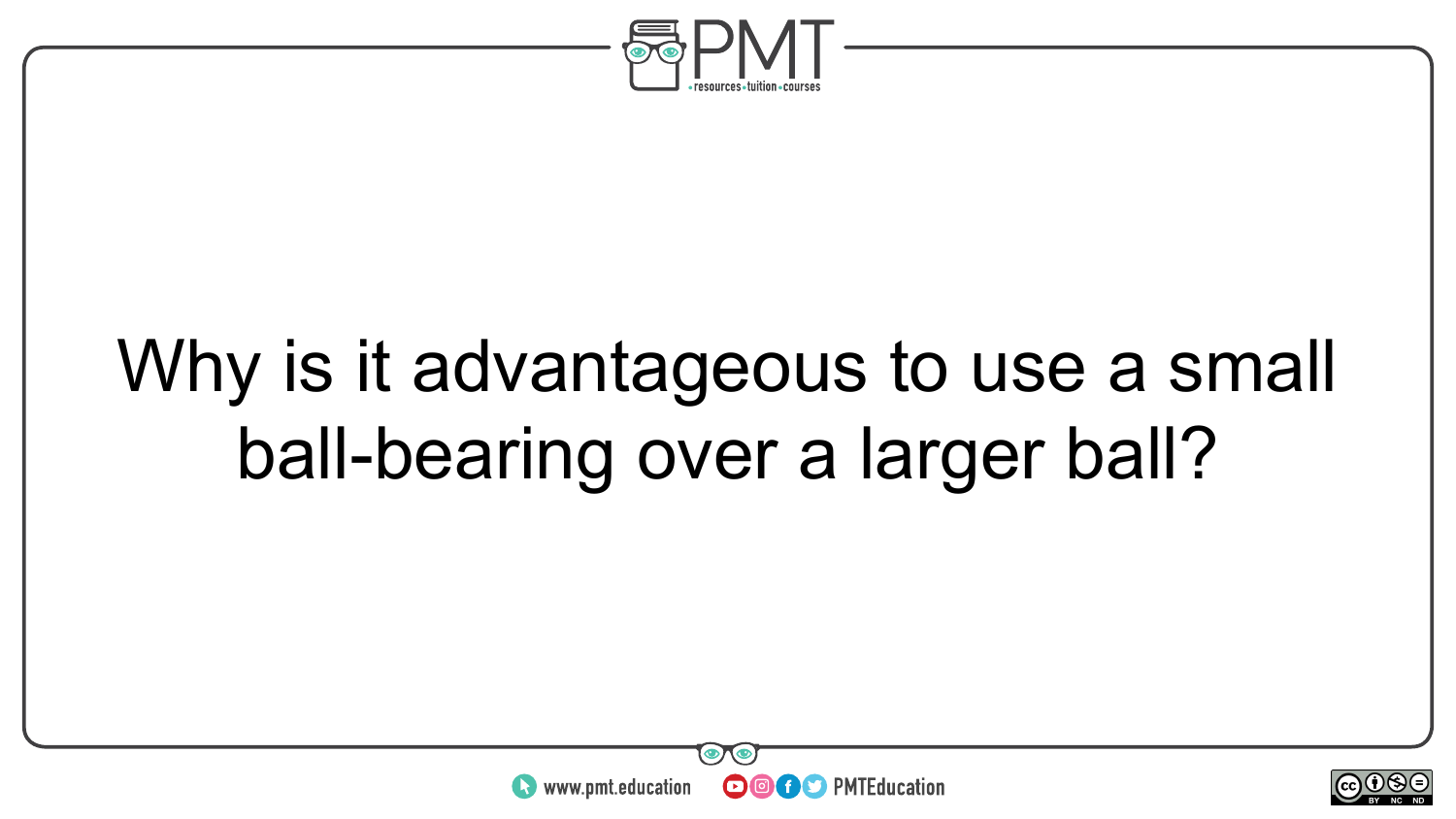

Why is it advantageous to use a small ball-bearing over a larger ball?

The effect of air resistance is lesser on a

smaller ball-bearing. Therefore, our

assumption that the effects of air

resistance are negligible is more valid if

a smaller ball-bearing is used.



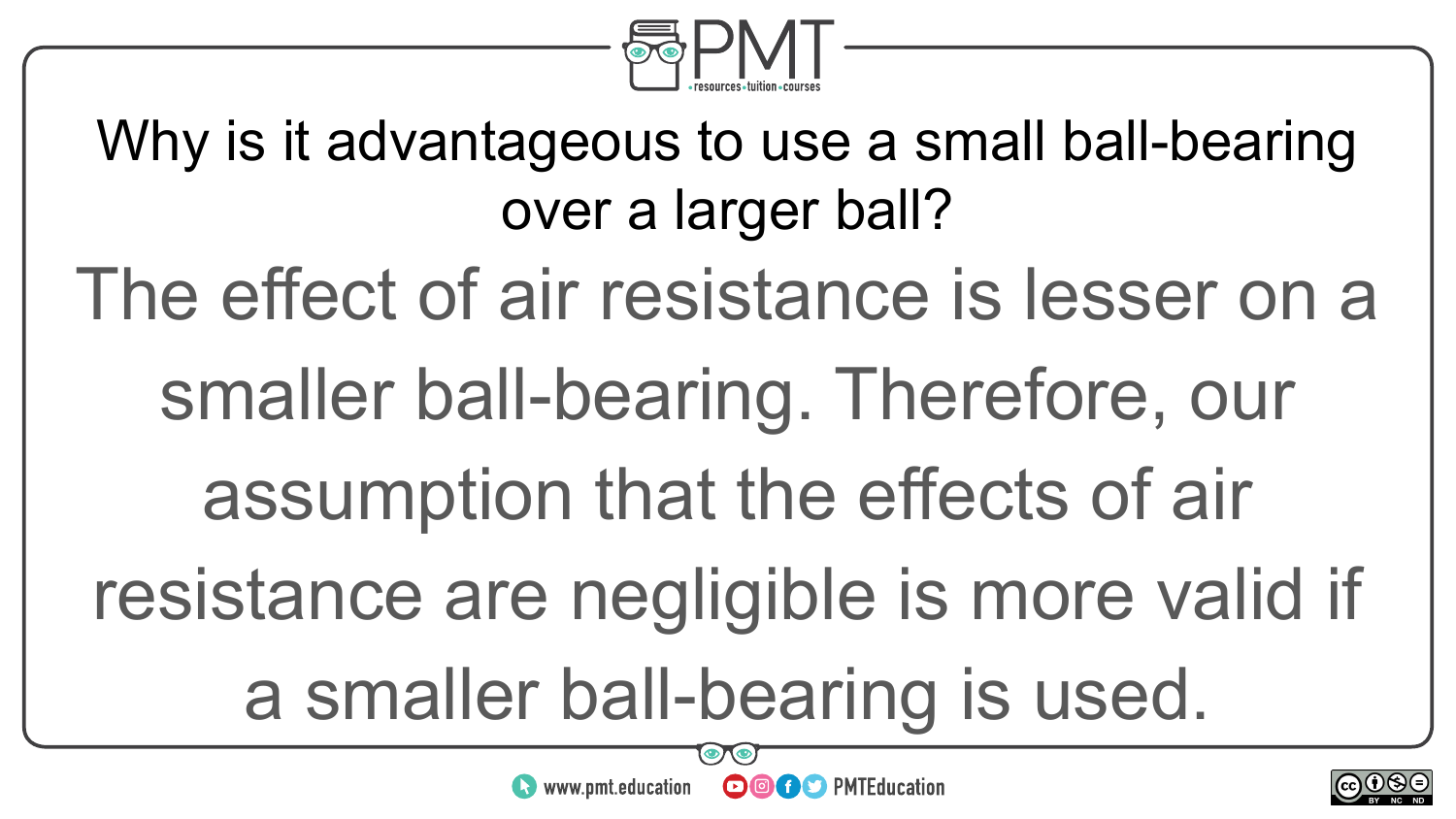

### Explain why this experiment would not be valid if the air resistance acting on the ball wasn't negligible.



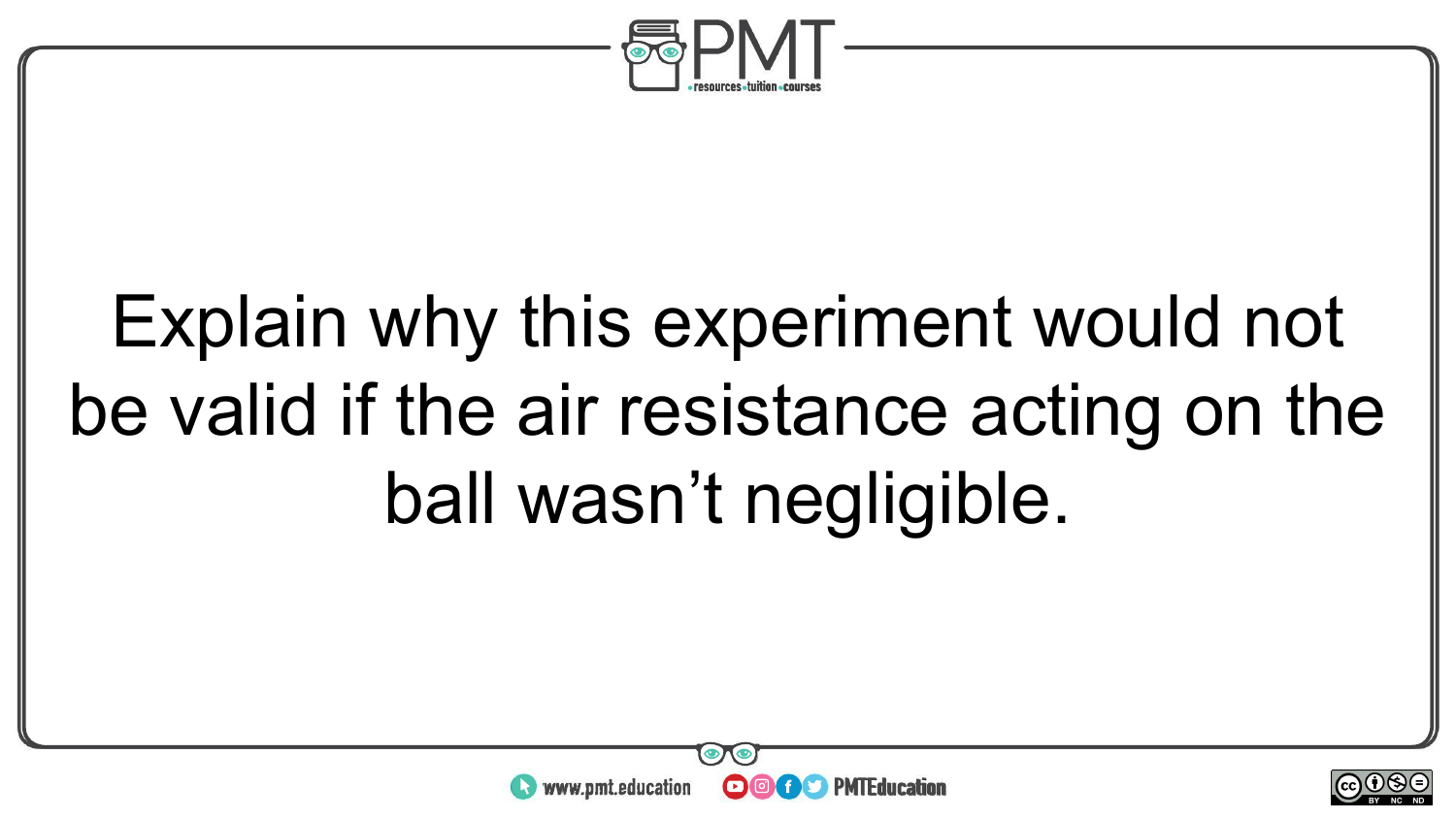

Explain why this experiment would not be valid if the air resistance acting on the ball wasn't negligible. The ball wouldn't be in free-fall since the acceleration would not be purely due to the force of gravity. The acceleration would also be variable since air resistance increases with speed, and so the uniform acceleration equations couldn't be

used.

∩

**Of C** PMTEducation

www.pmt.education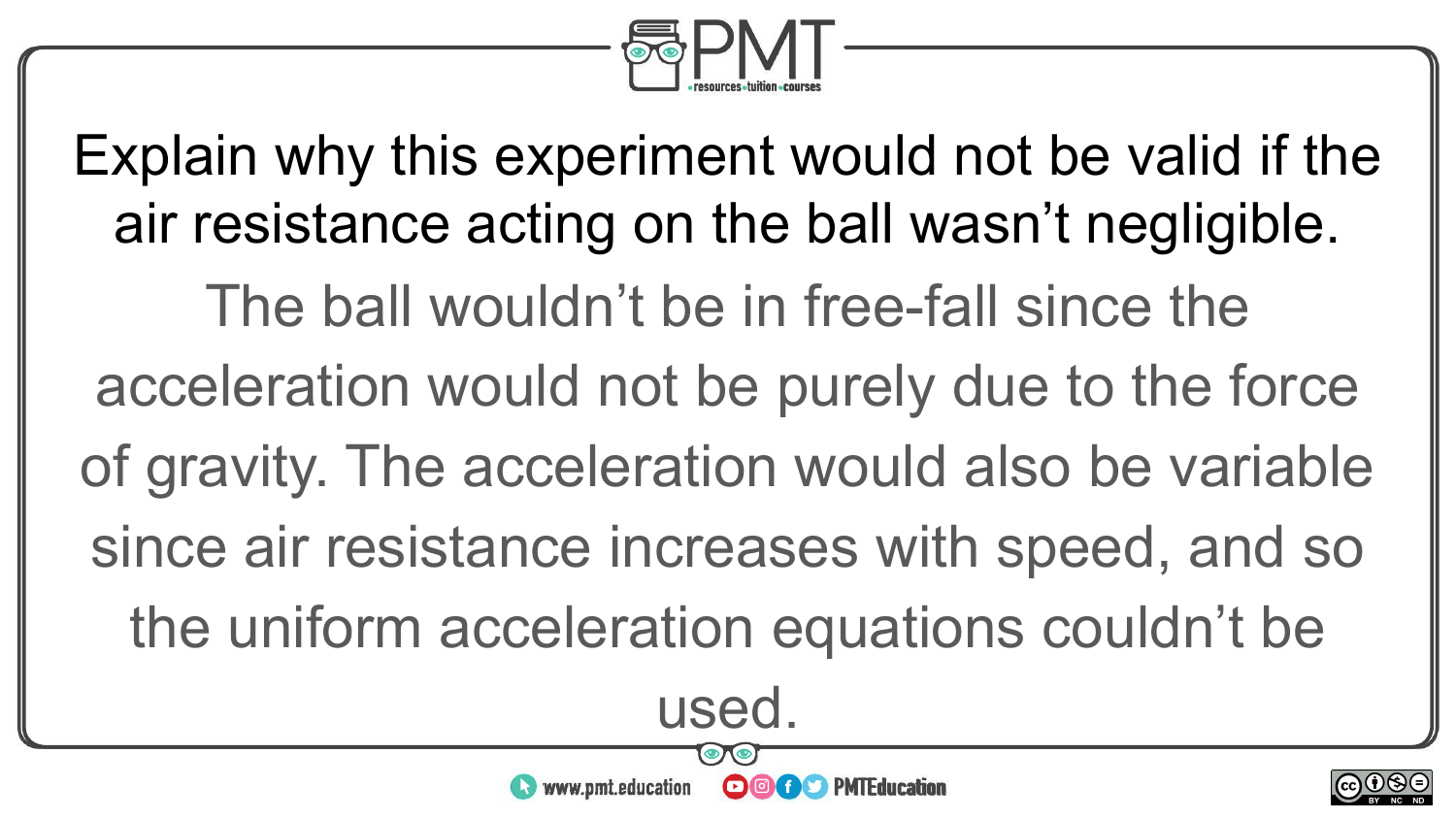

### Suggest why your obtained value of 'g' may not be the same as the accepted value.



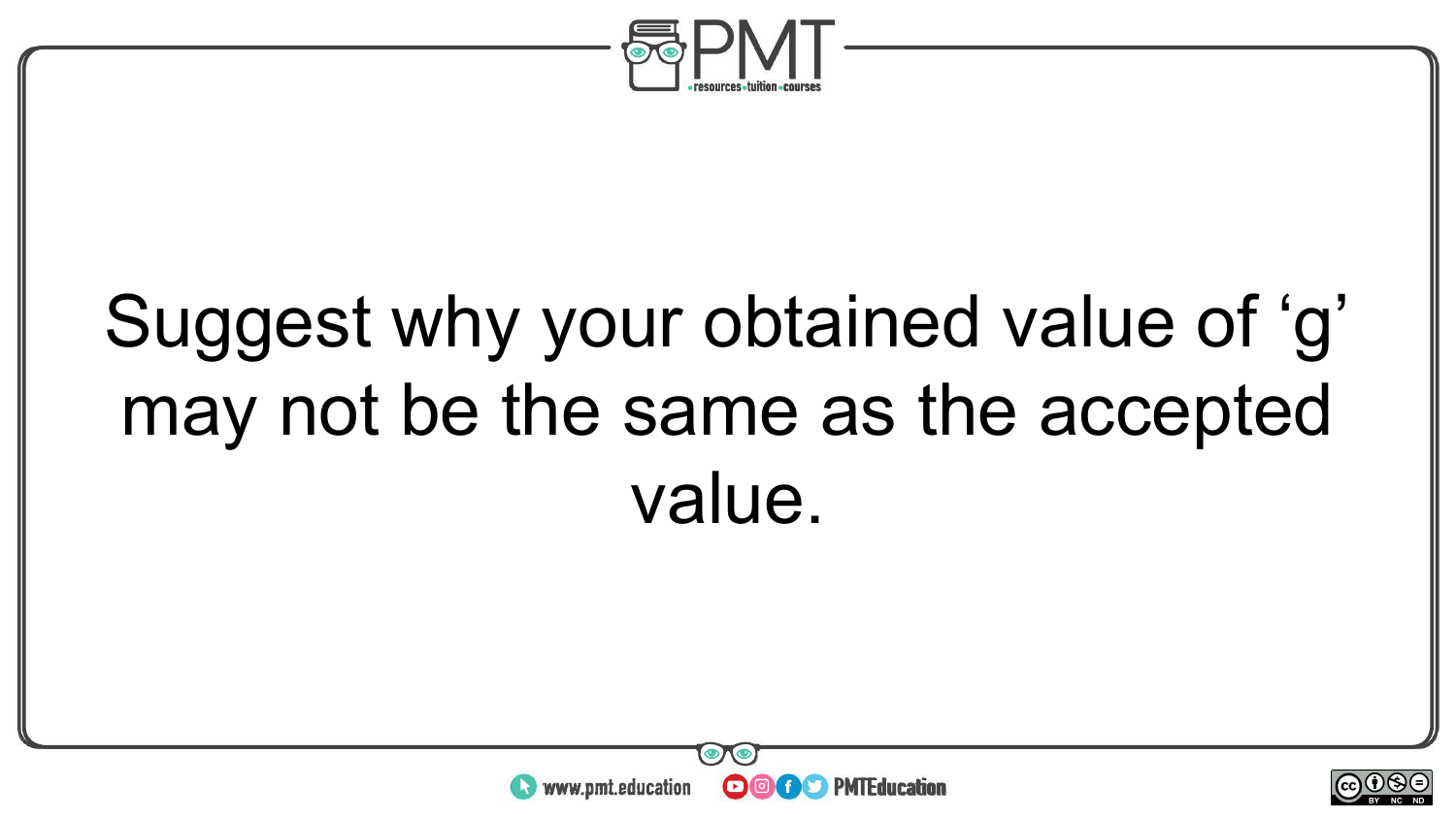

Suggest why your obtained value of 'g' may not be the same as the accepted value.

- Delays in the timing equipment (if using a stop clock, this will be human reaction time)
	- Resistive forces are acting

www.pmt.education

• Errors in height measurements, such as measuring from different positions on the ball each time

 $\boldsymbol{\Theta}$ 

**O** f C PMTEducation

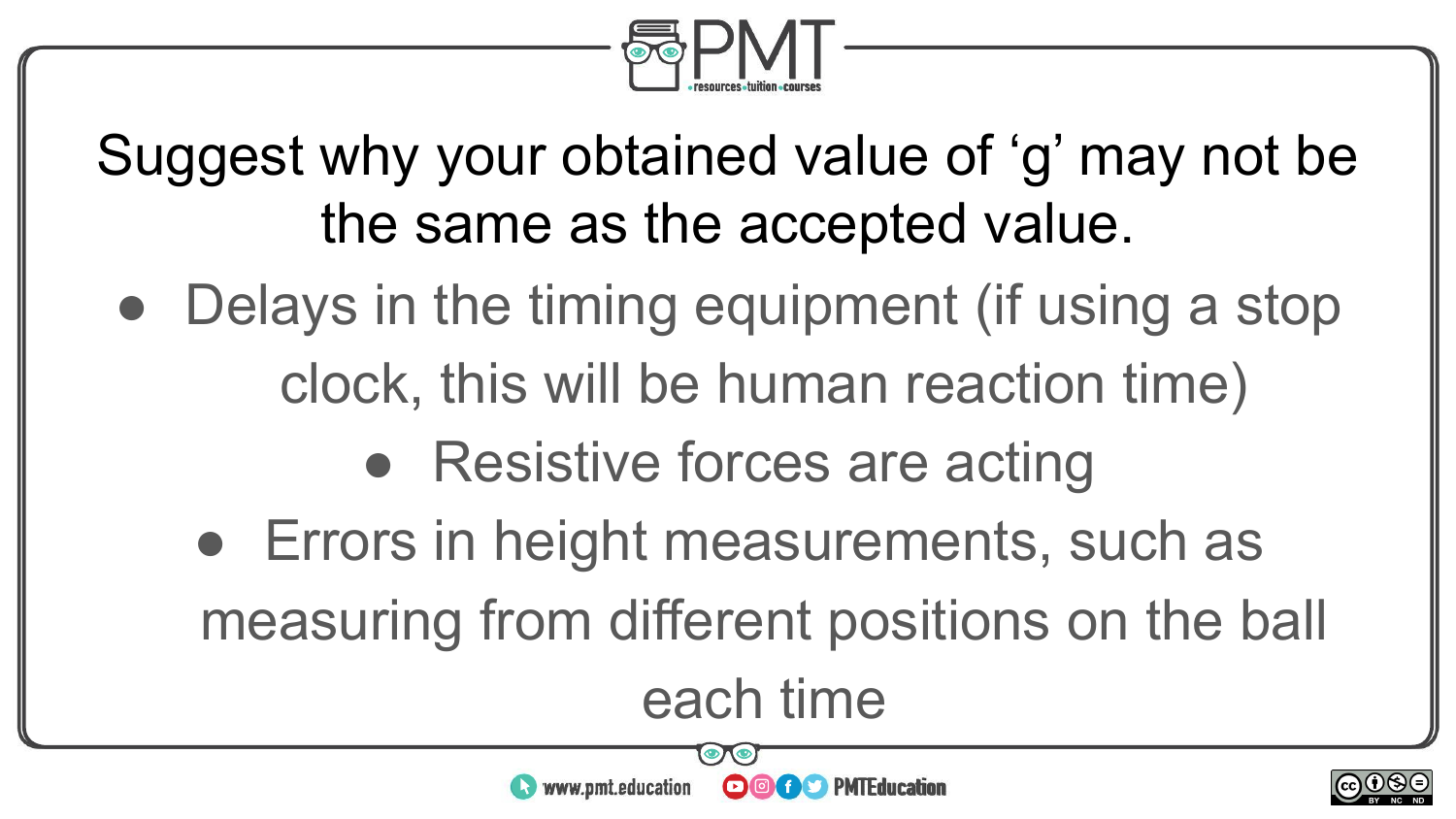

### What is the advantage of using an electronic system over a stop-clock in this experiment?



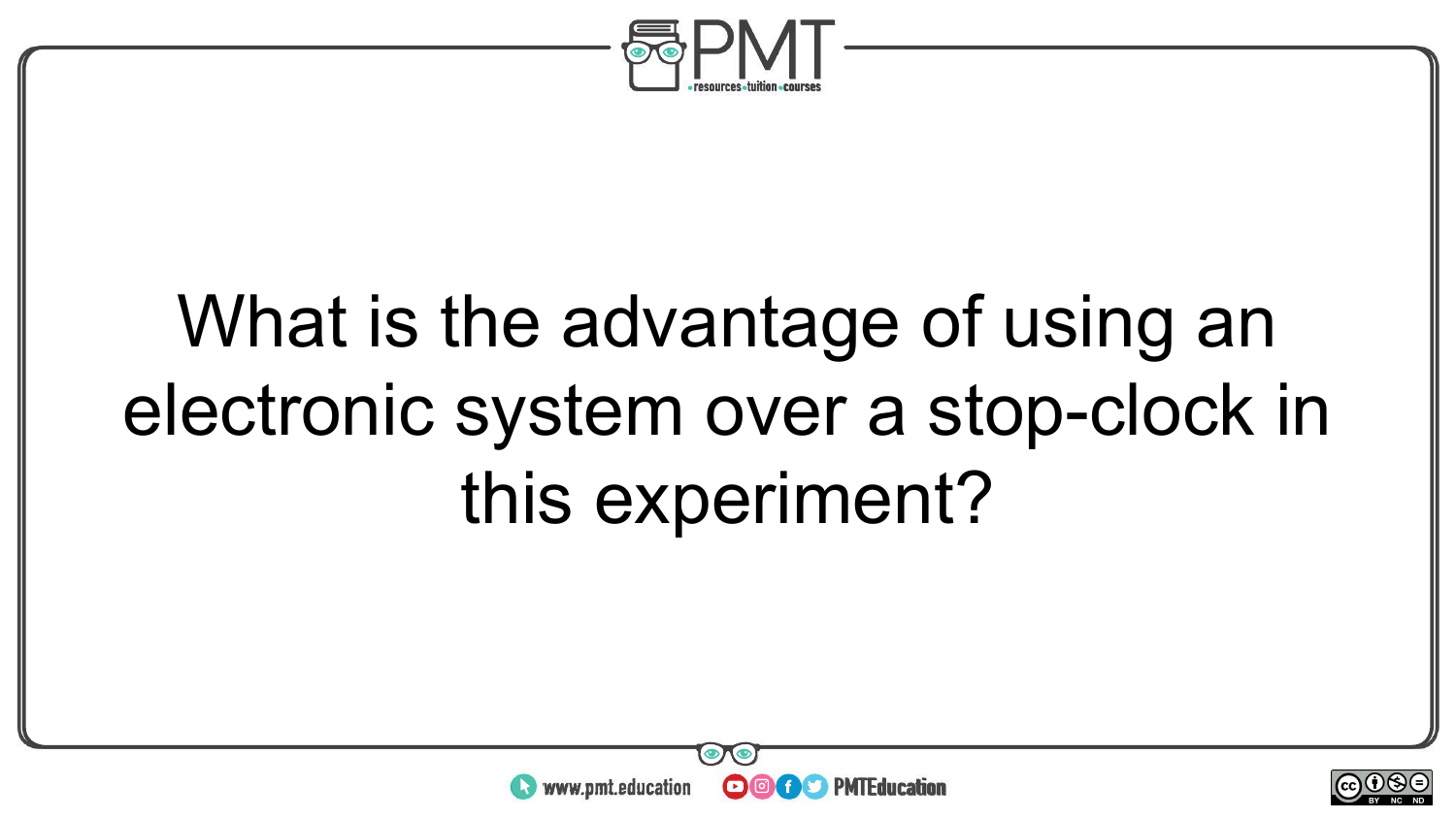

What is the advantage of using an electronic system over a stop-clock in this experiment? Using light-gates should result in a lower uncertainty in your time measurements. Using a stop-clock would involve human reaction times and would thus create additional uncertainty in timing accuracy.

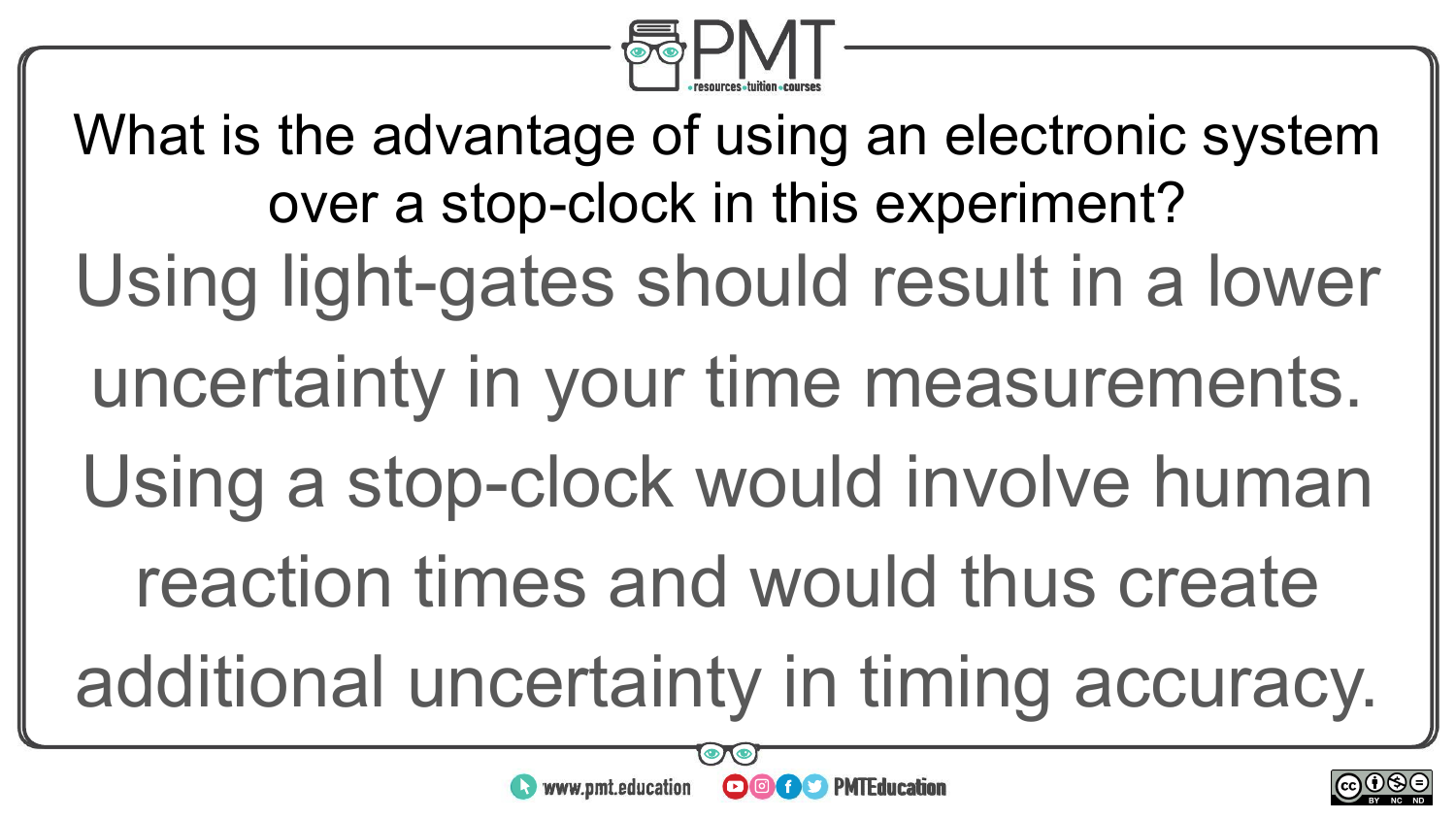

#### How could your results be improved?



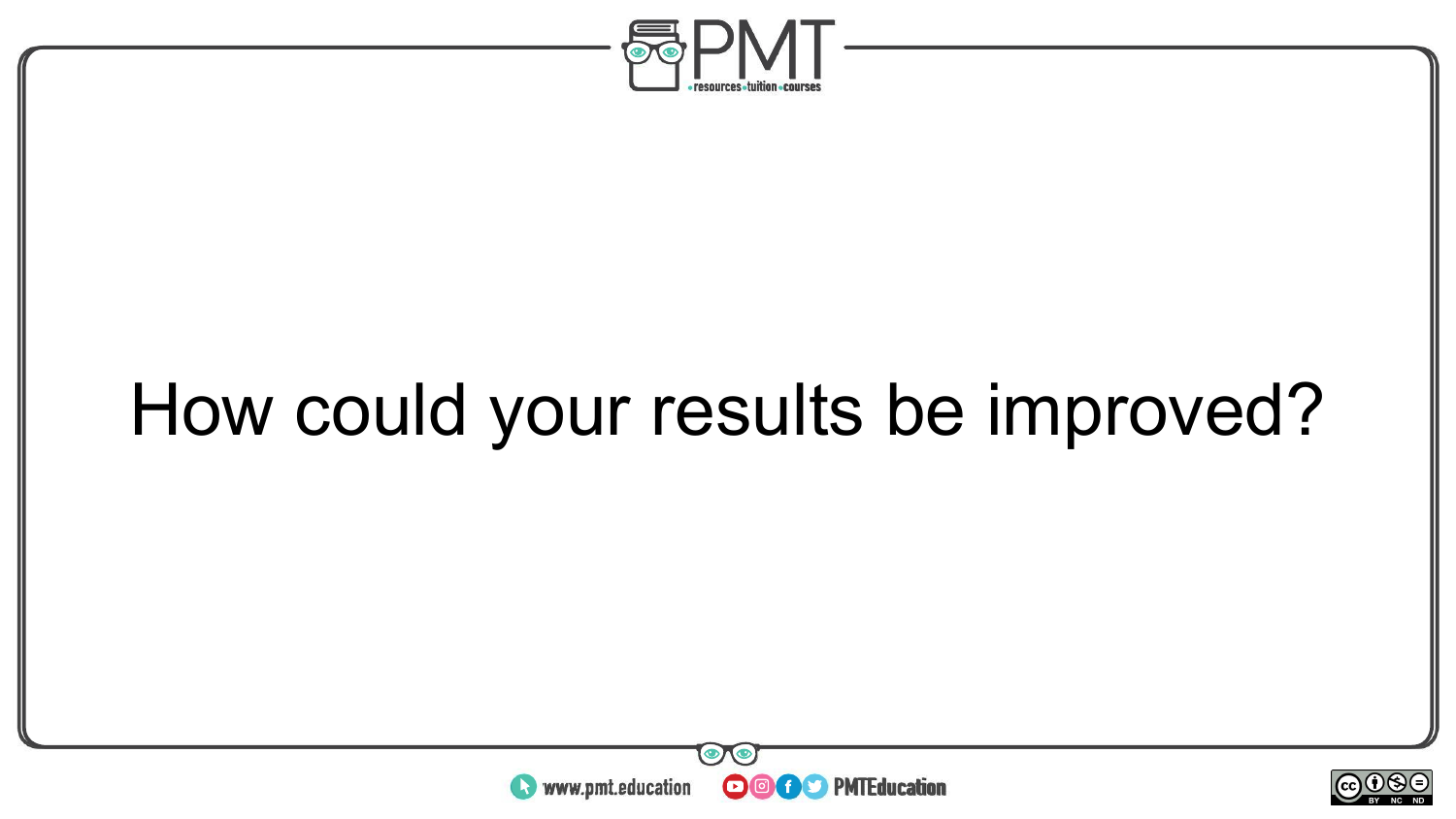How could your results be improved? You should take repeat readings at each height and then calculate the mean time taken, from all non-anomalous results. You should also ensure that height measurements are taken from the same point on the ball every time.  $\sim$ neel www.pmt.education **DOGO** PMTEducation

BY NC ND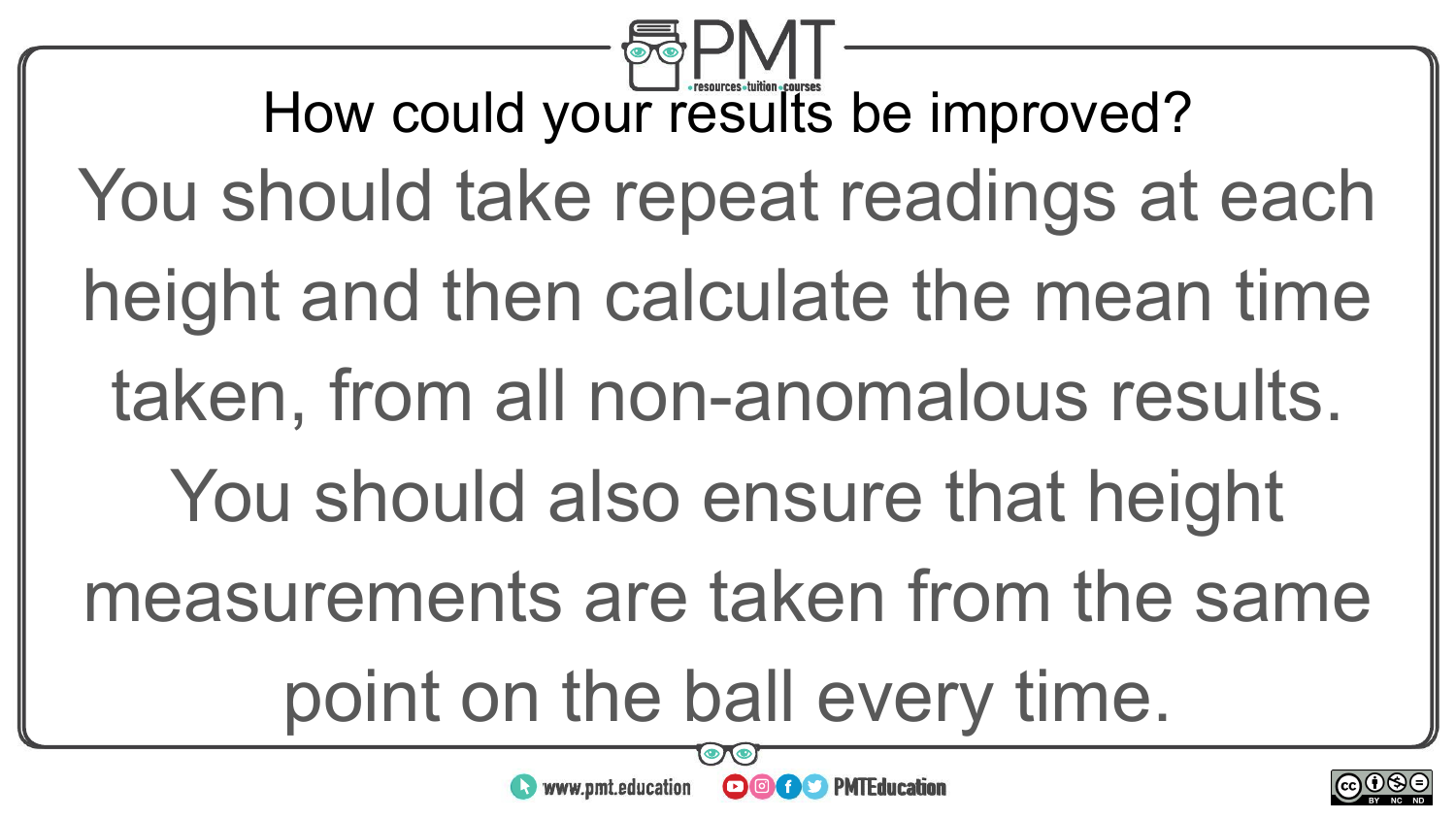

### How should you calculate the uncertainty in your time readings?



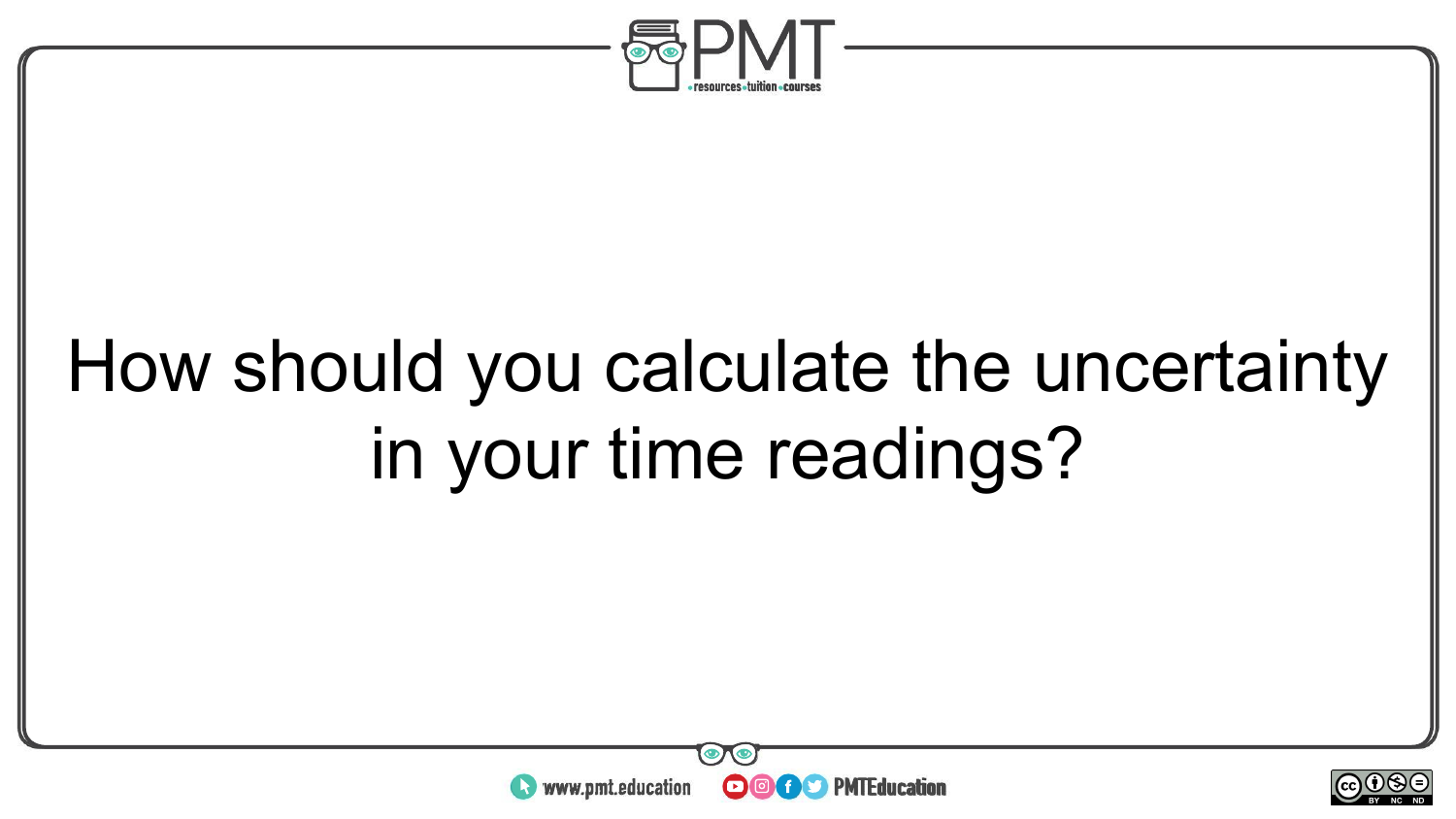

How should you calculate the uncertainty in your time readings?

The uncertainty in time can be

- considered to be equal to half the range
- of your time readings, measured for each

height. This can then be converted into a

percentage uncertainty.

**OOOO** PMTEducation

www.pmt.education

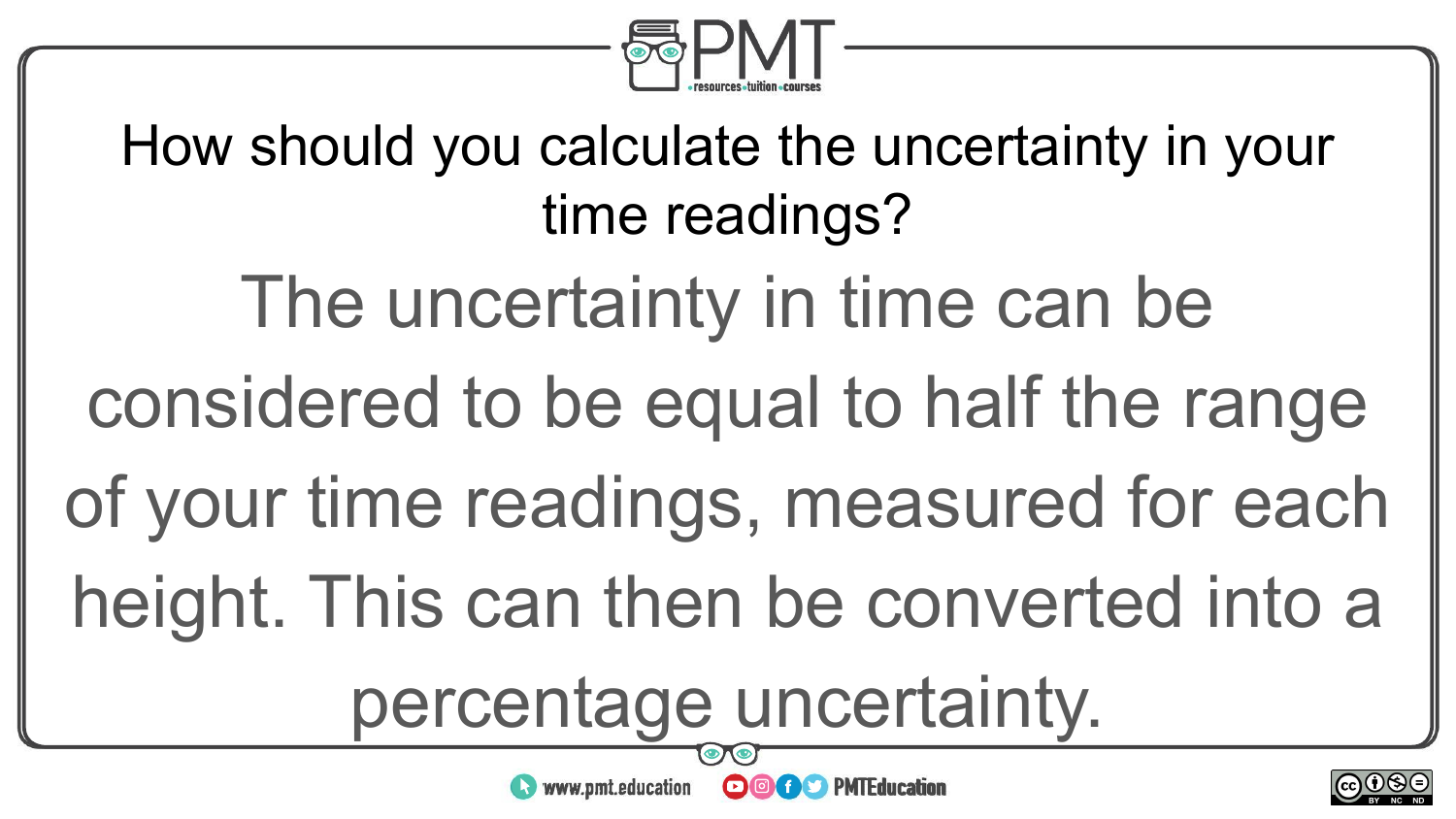

#### How do you determine the percentage uncertainty in t<sup>2</sup>?



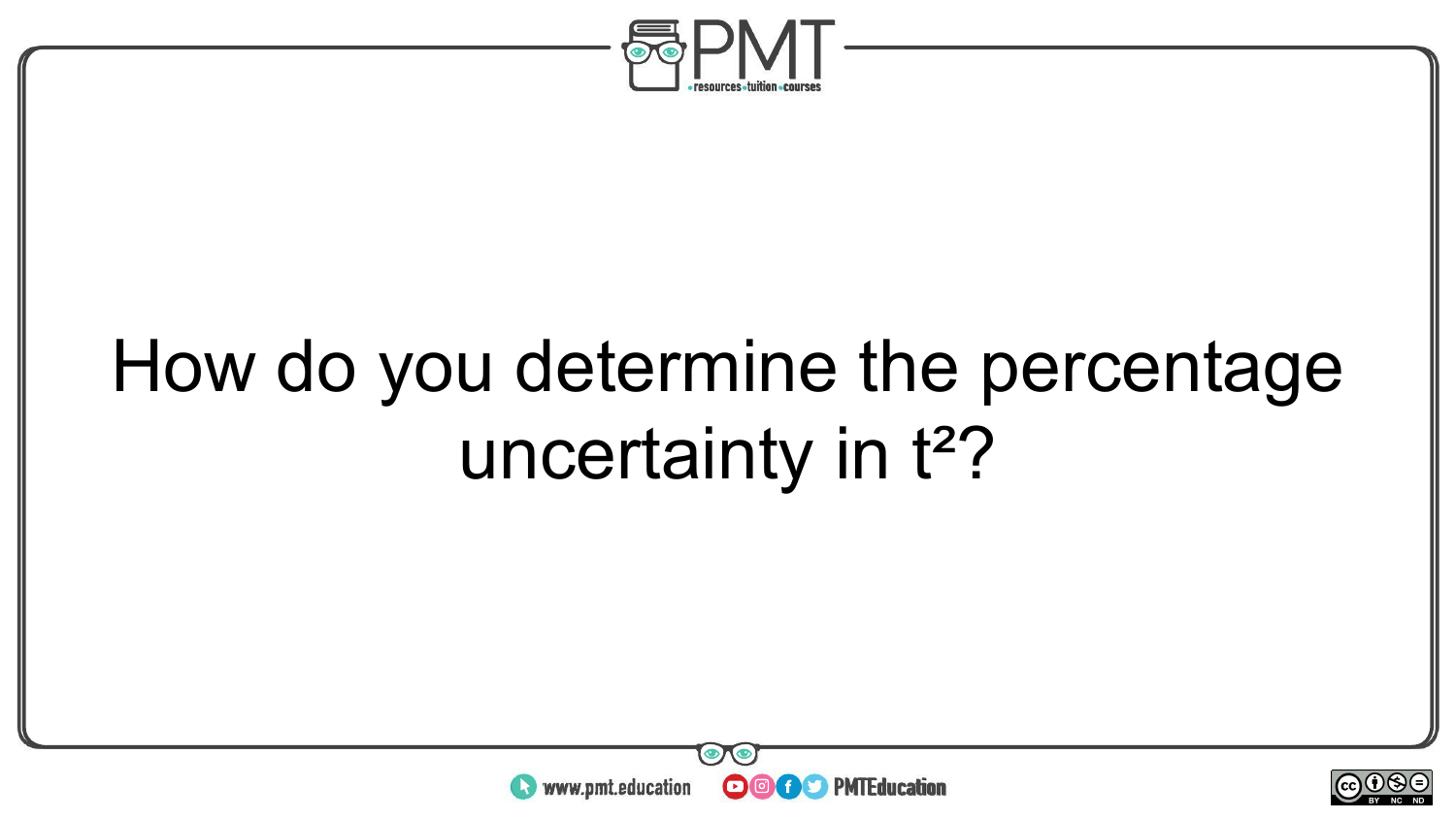

How do you determine the percentage uncertainty in t²?

To calculate the percentage uncertainty for a variable that is squared, you should double the percentage uncertainty of the variable itself. In this case the percentage uncertainty in t<sup>2</sup> is double the percentage uncertainty in t.

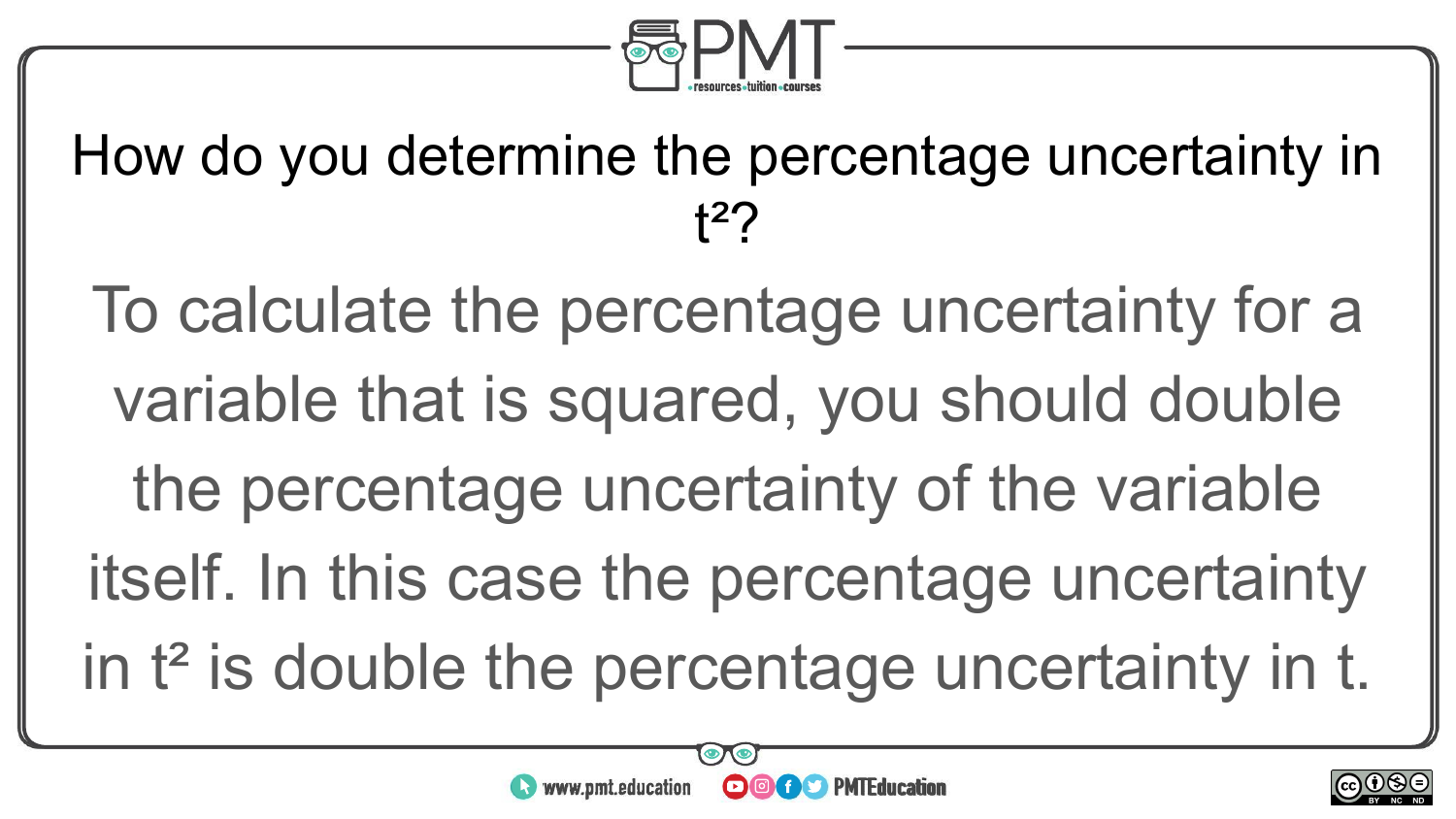

#### When plotting a graph how should you determine the scales for the axes?



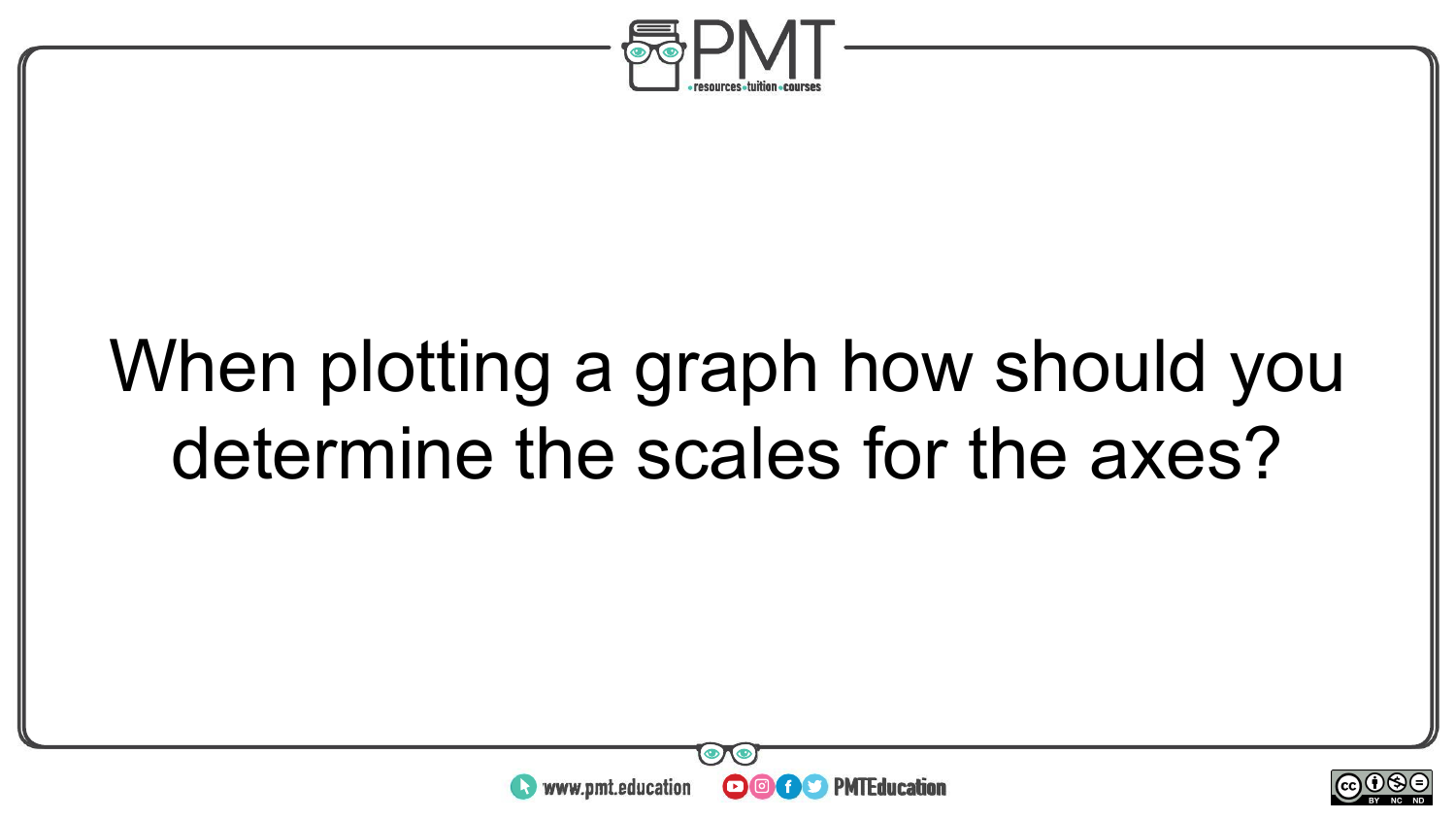

When plotting a graph how should you determine the scales for the axes?

The scales should be chosen so that the

graph fills at least half the available space.

Using numbers that split easily into the

squares on page (such as multiples of 5)

will also make plotting simpler.



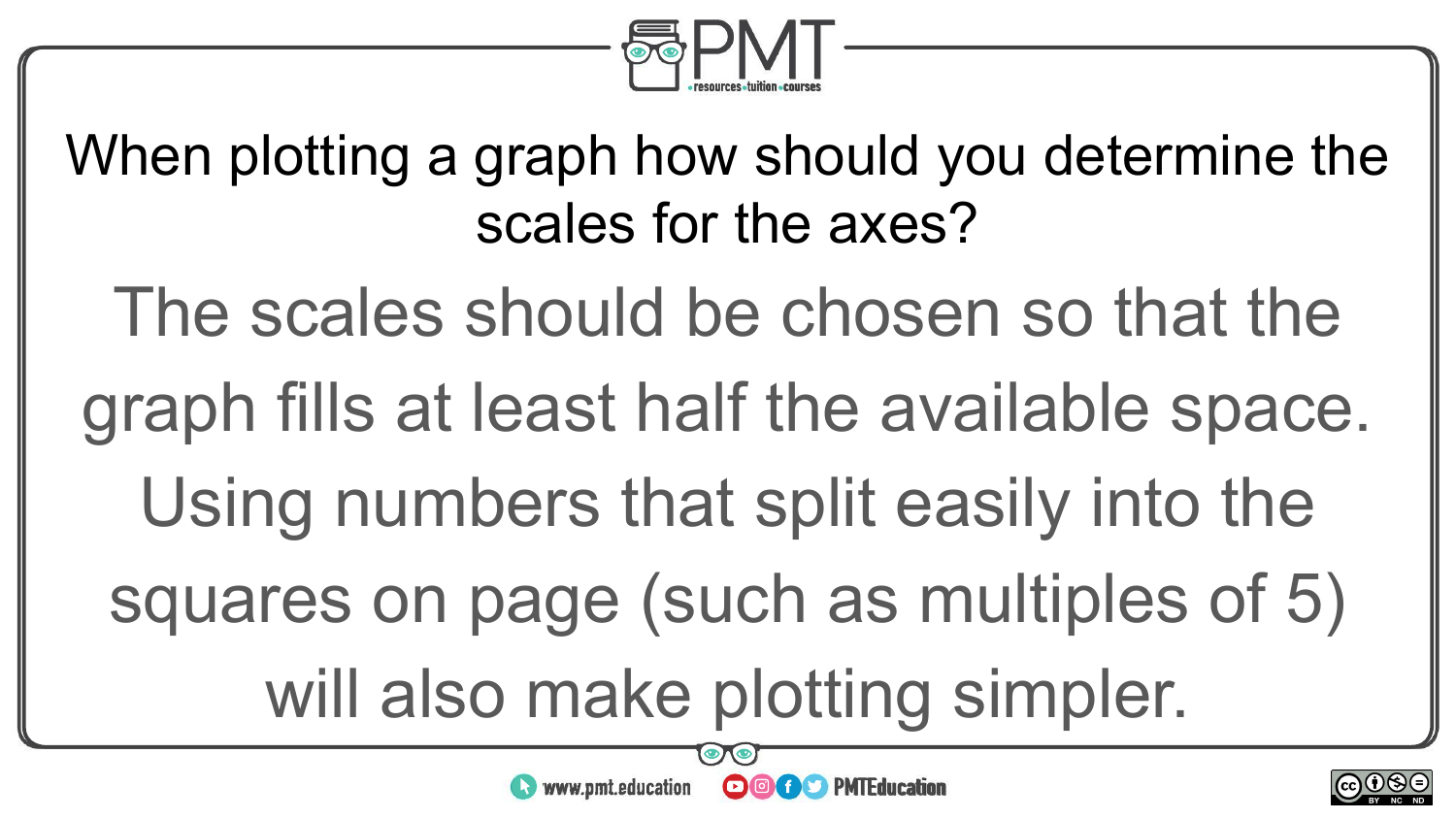

#### What is the minimum number of repeat readings you should take in this experiment?



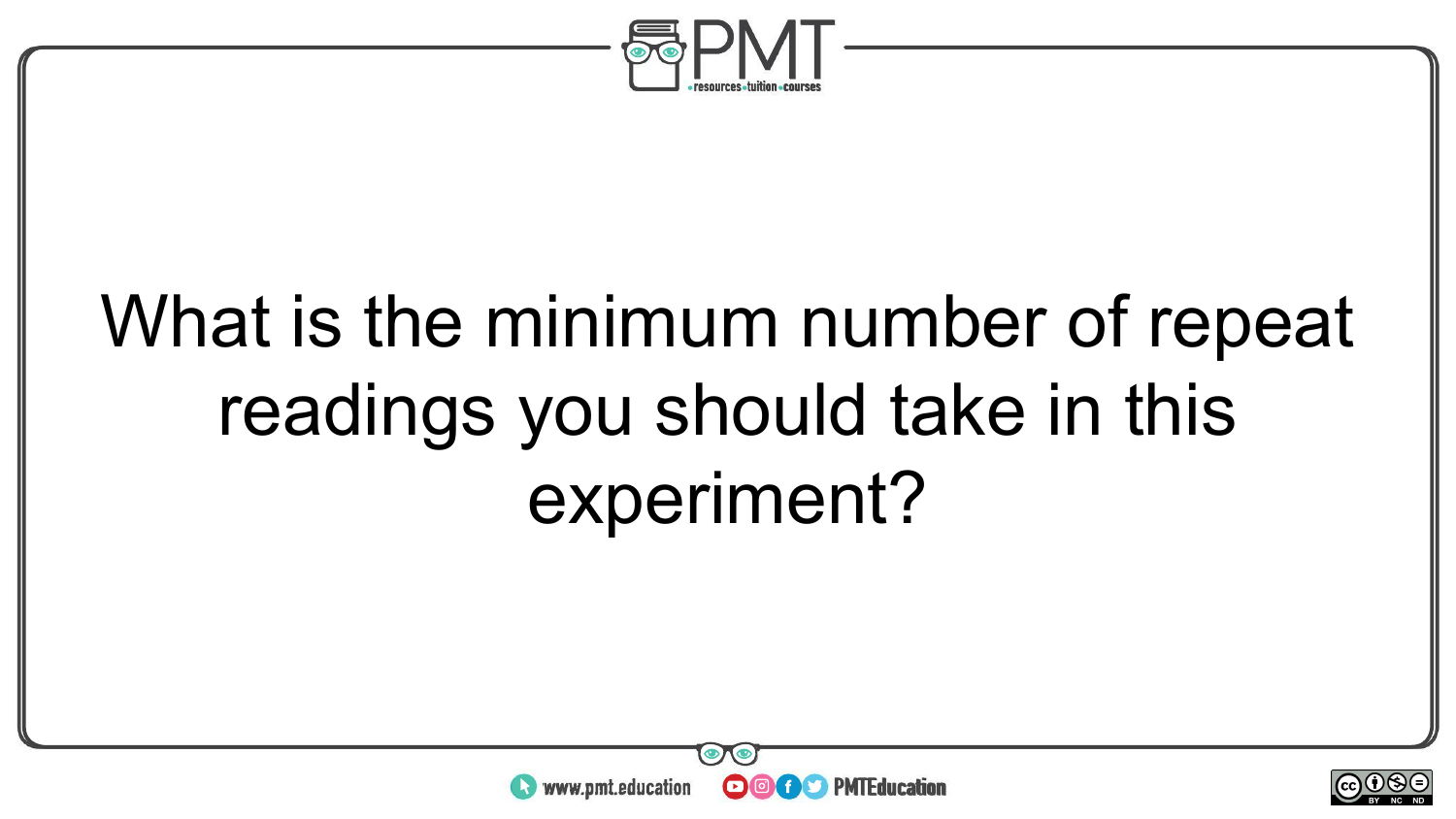

What is the minimum number of repeat readings you should take in this experiment?

You should take at least 3 repeat readings at each height. This allows for anomalous results to be more easily identified.

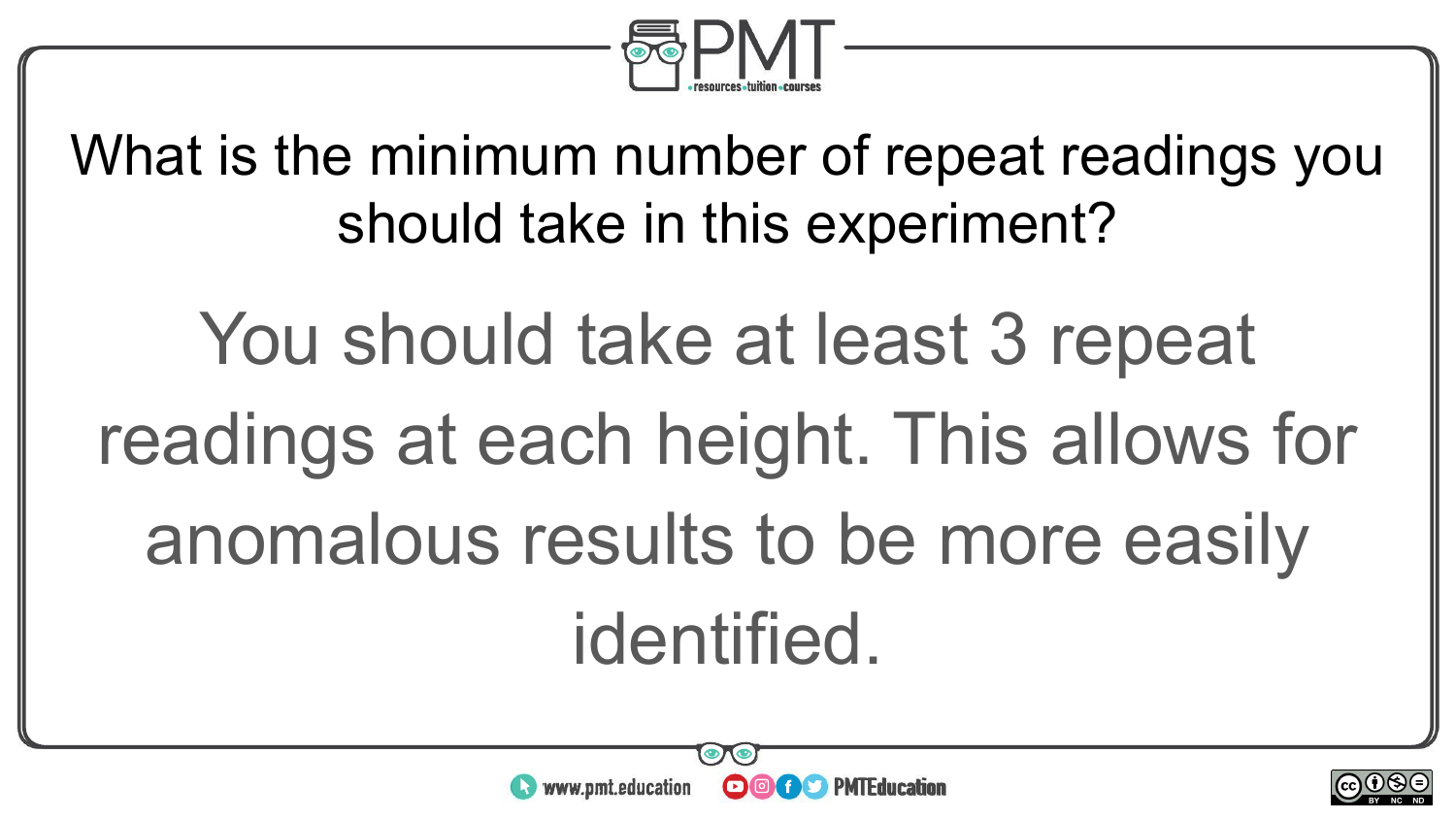

#### What is the equation used to convert an uncertainty into a percentage uncertainty?



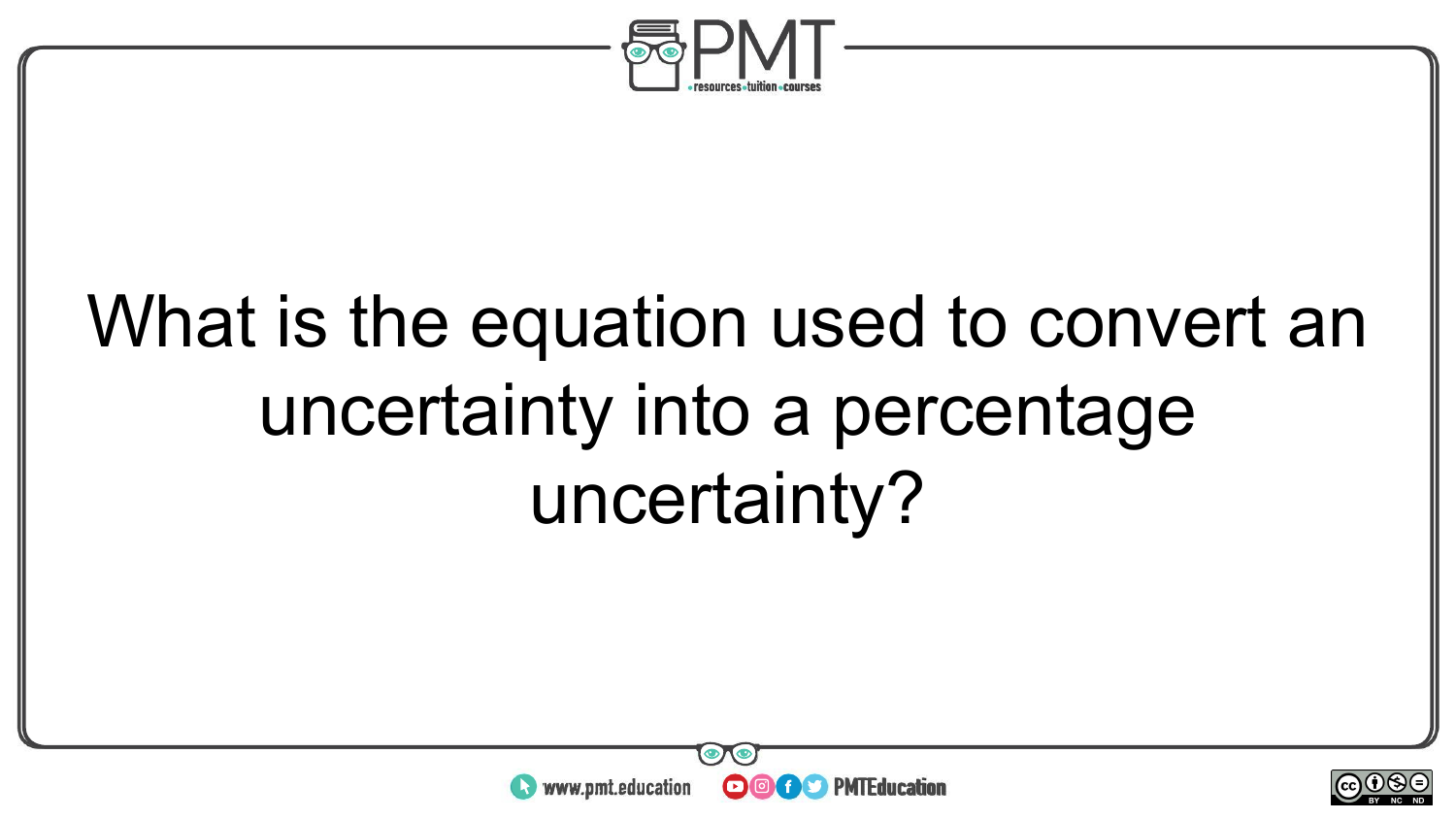

What is the equation used to convert an uncertainty into a percentage uncertainty?

### Percentage Uncertainty = (Uncertainty/Mean Value) x 100%



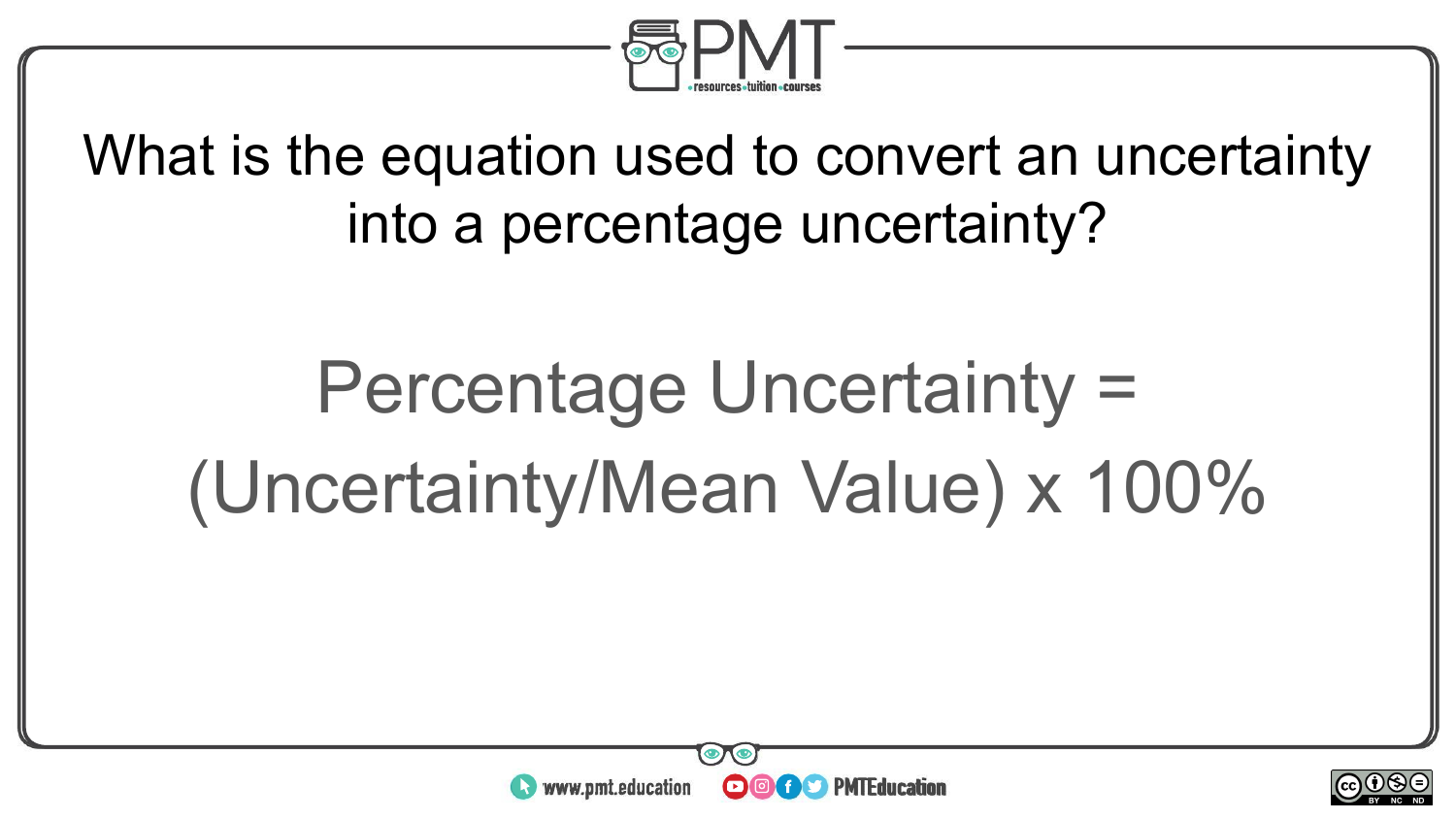

#### How can the percentage difference between your value of 'g' and the accepted value be calculated?



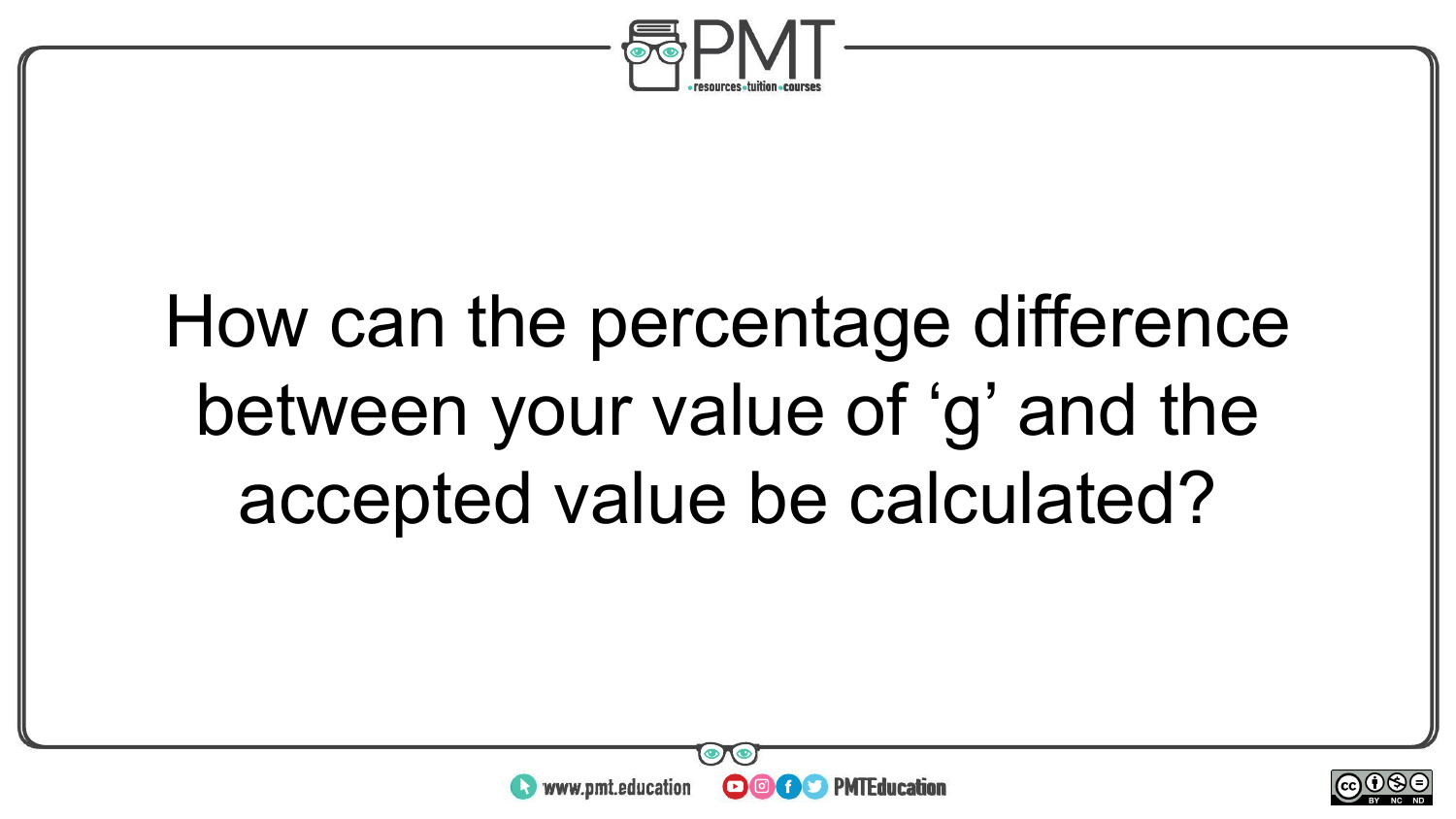

How can the percentage difference between your value of 'g' and the accepted value be calculated?

#### [(Your Value - 9.81)/9.81] x 100%



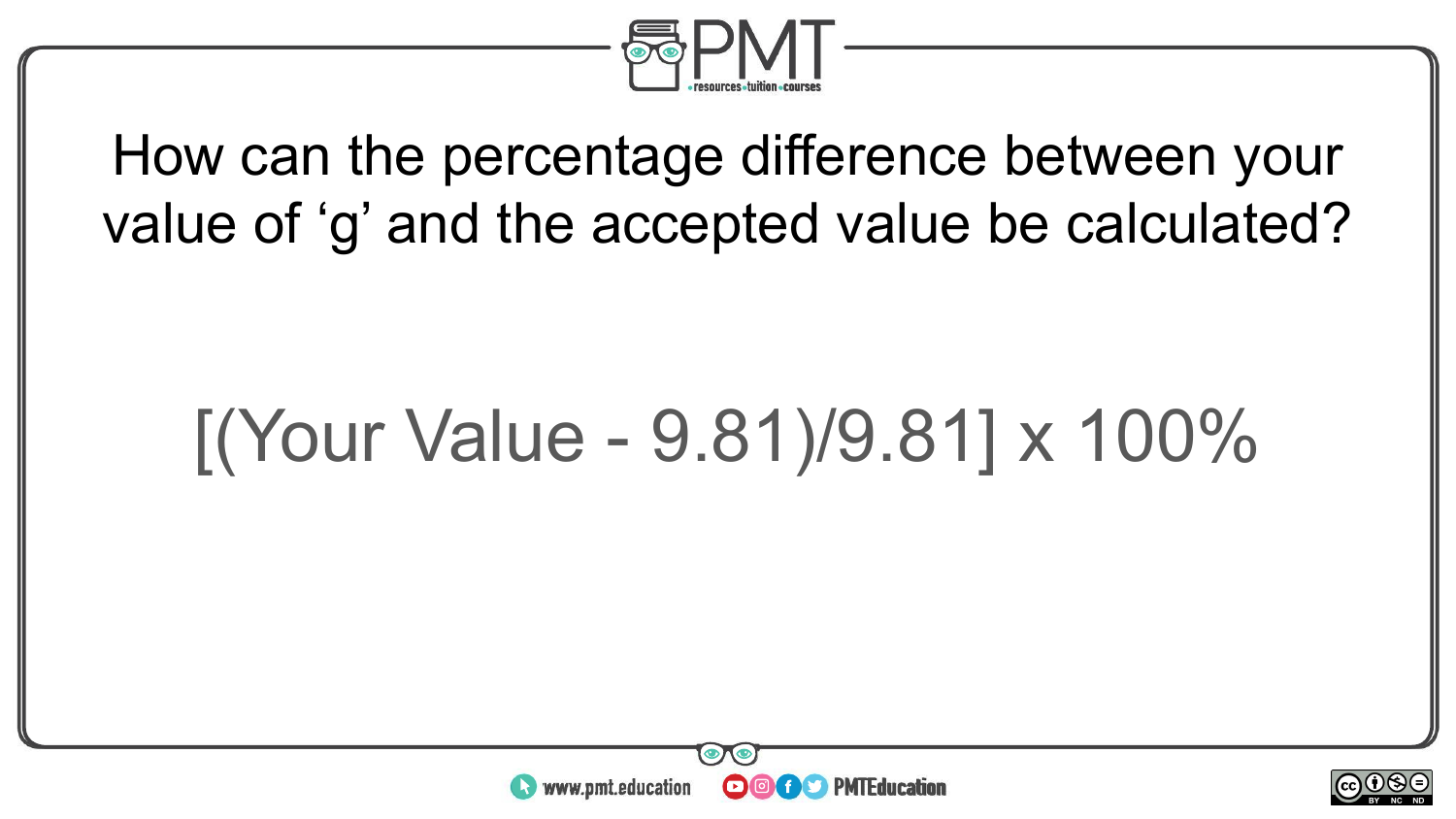

#### Would you expect your value of 'g' to be greater or lower than the accepted value?



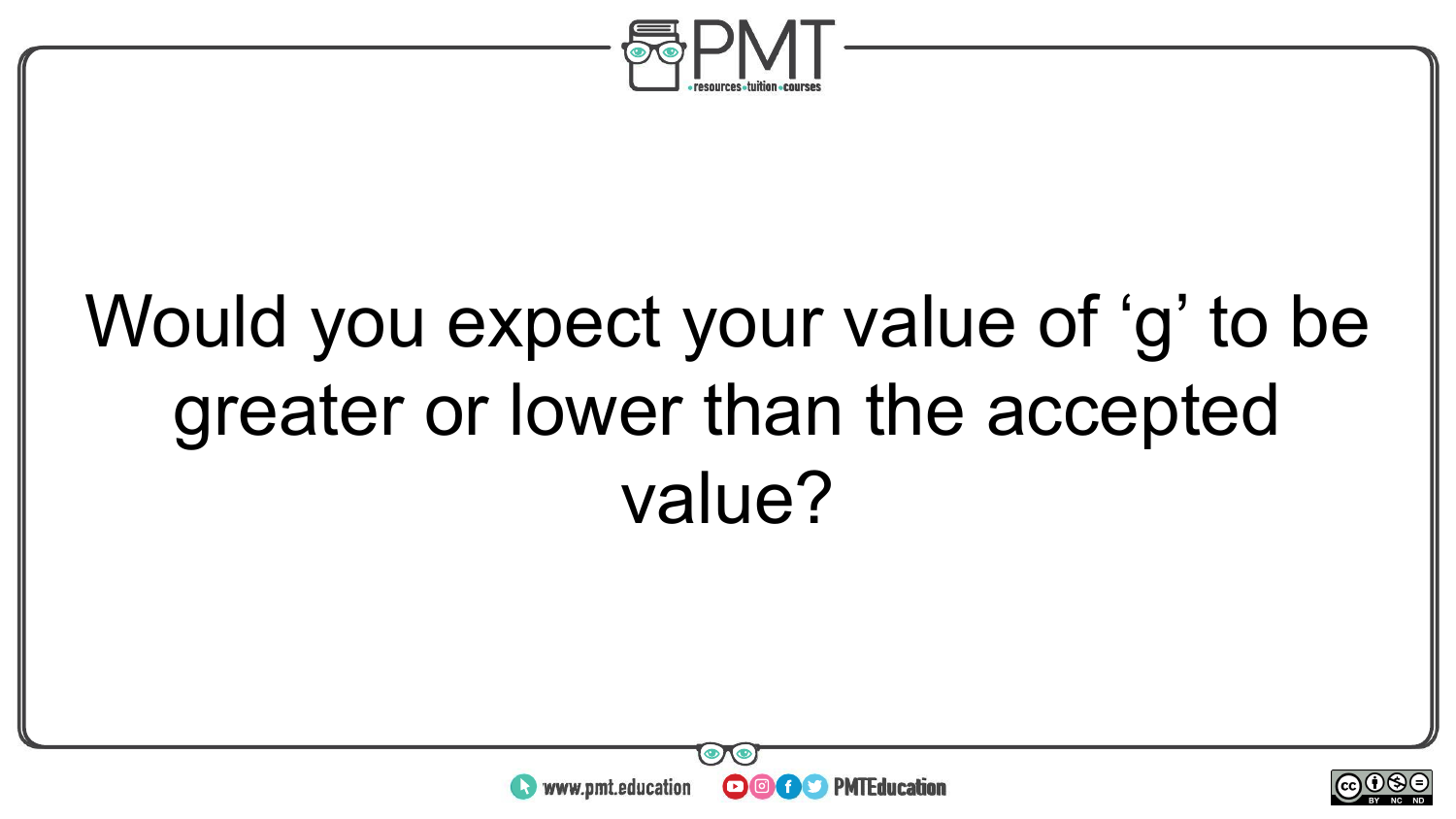

Would you expect your value of 'g' to be greater or lower than the accepted value?

You will most likely obtain a value that is lower than the accepted value, due to air resistance reducing the downwards resultant force acting on the object.

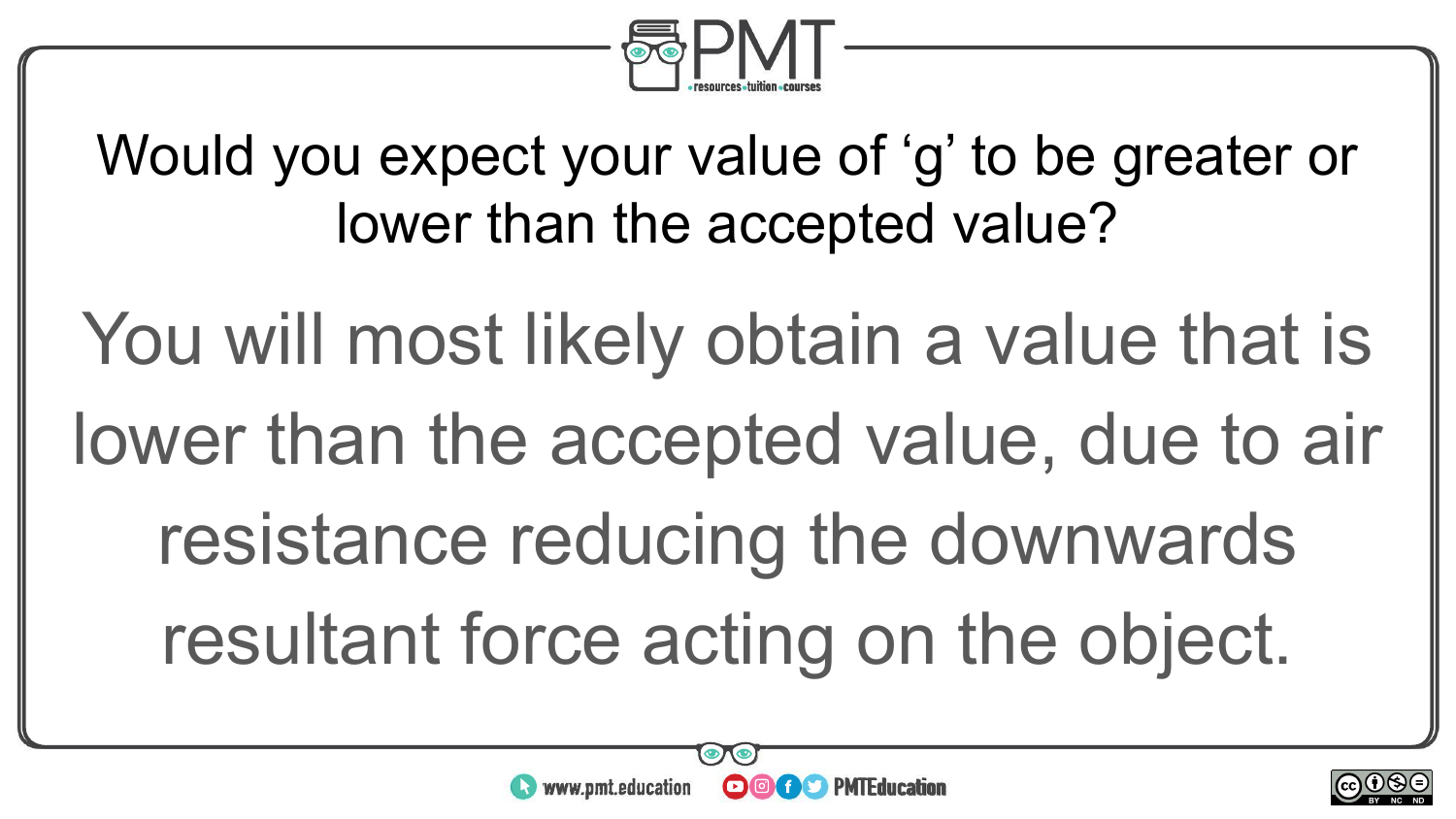

#### How could you use your value for 'g' to estimate the mass of the Earth?